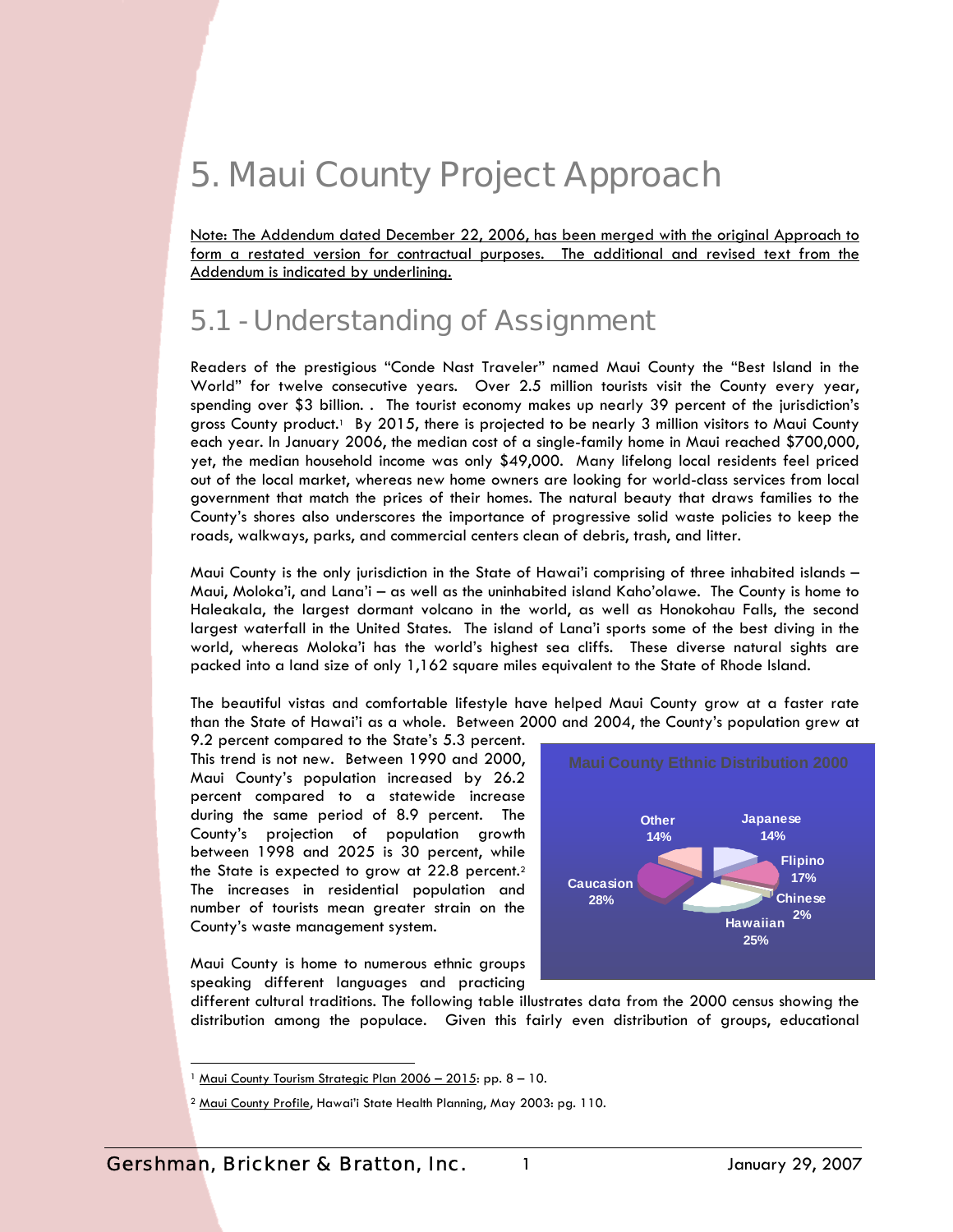messages must take into account these targeted audiences. What resonates with one group may not with another.3

Maui County, as with many desirable communities, confronts several challenges in the management of solid waste and recyclables. As yet, the County has not achieved the 50 percent recycling rate as mandated by the State of Hawai'i's revised statutes, Chapter 342G, Integrated Waste Management (HRS 342G-2), established the goals of 25 percent diversion to be met in January 1995 and 50 percent by January 2000. The following table shows that Maui County has not reached its 50 percent goal and has seen its diversion rate declining consistently since 2003.4

|                                    | <b>Maui County Annual Diversion Rates</b> |                |                |                |                |
|------------------------------------|-------------------------------------------|----------------|----------------|----------------|----------------|
|                                    | <b>FY 2001</b>                            | <b>FY 2002</b> | <b>FY 2003</b> | <b>FY 2004</b> | <b>FY 2005</b> |
| <b>Diversion</b><br><b>Percent</b> | 33.2                                      | 26.9           | 34.3           | 31.8           | 30.8           |

The decrease in the County's diversion rate brings to the surface the obvious problem that the County is not meeting the State's mandated goal and that diversion is going in the wrong direction. Maui County's recycling infrastructure may not be meeting the growing demand of its citizens to have a recycling service that people come to associate with the kind of desirable location that Maui is known for. It also indicates a lack of solid waste infrastructure to handle the increased tourist economy; and, finally, the less that is diverted, the greater the burden on the County's landfills.

The County operates four landfills as listed in the following table. Central Maui Sanitary Landfill is by far the largest of these and recently opened the Phase IV-A expansion. This additional space was to have provided another two or more years of disposal capacity at the Central Landfill. But over the past year, the average quantity disposed has jumped from 400 tons per day (TPD) to 600-650 TPD truncating by half the time the expansion was designed to provide.

|                              | <b>Maui County Landfill Tonnage<sup>5</sup></b> |                   |
|------------------------------|-------------------------------------------------|-------------------|
| Landfill                     | <b>FY 2005</b>                                  | Projected FY 2007 |
| <b>Central Maui Sanitary</b> | 124,356                                         | 135,000           |
| Molokai ISWF                 | 6,540                                           | 6,500             |
| Lanai                        | 2,567                                           | 2,500             |
| Hana                         | 1,470                                           | 1,500             |
| Total                        | 134,933                                         | 145,500           |

1 3 Ibid: pp. 118-119.

4 Report To The Twenty-Third Legislature State Of Hawai'i, 2006 Solid Waste Management: pg. 3

5 Proposed Budget, Fiscal Year 2007 Department Of Public Works & Environmental Management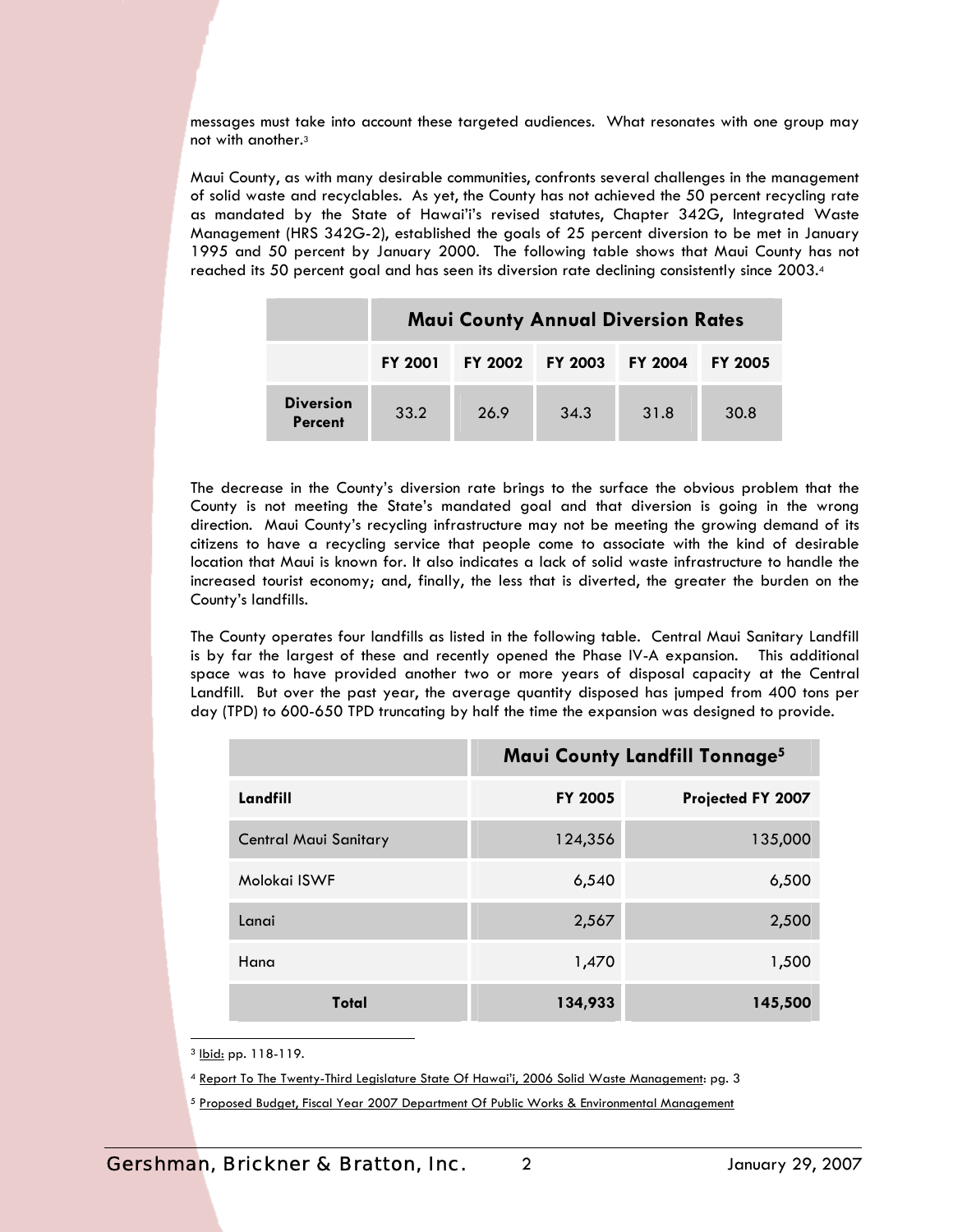A decline in diversion percentage plus an increase in tons disposed creates a situation where County officials have to prepare and implement plans to meet the State's goal, lower the unit cost of solid waste disposal to the County, and create a clean and green environment for the residents and tourists of Maui County. The Integrated Solid Waste Management Plan (ISWMP) Maui County is about to prepare must include specific action steps to be taken to accomplish the 50 percent diversion goal.

The County provides collection service for 22,500 residential accounts in Fiscal Year 2006. These collections occur twice a week, with a County goal of moving to a once-a-week collection. Over the past few years, Maui County has begun to automate its trash collection. It provided 96-gallon wheeled carts to its customers as they were placed on an automated collection route. Customers with manual collection use containers that are no greater than 32gallons in size. Recent problems have occurred regarding this operation. On occasion, when some of the forty-three workers of this business unit have fallen ill or are on vacation, there is a struggle to complete the routes, most notably the Thursday trash collection in several North Kïhei subdivisions. An examination of routing, once-a-week collection, and cross-training practices will help raise the efficiencies of the collection routes, lower dependence on human resources, and reduce per-unit costs.

Public collection is, without a doubt, a public service. The management of the data, equipment, human resources, and accounts are necessary responsibilities to fulfill when serving the public. There have been recent problems in tracking and keeping abreast of billing with these accounts. Approximately 2,000 residential accounts fell delinquent to the aggregate sum of \$184,000. The County's Department of Public Works and Environmental Management<sup>6</sup> has mailed out final invoices to these residential accounts with a notice that if not paid by November  $15<sup>th</sup>$ , service will be cut off as of November 20, 2006. Developing managerial safeguards and data tracking systems is important to solid waste management so that such things as carrying nearly 9 percent of delinquent accounts do not occur.

Maui County's organizational structure is about to change. The solid waste issues enumerated above, as well as others, have led to an unusual ballot referendum where the people of Maui County voted on November  $7<sup>th</sup>$  of this year to separate the solid waste activities from the Department of Public Works and create the Department Of Environmental Management (DEM) to handle all solid waste and diversion matters. The timing of this change coincides with the County's resolve to move forward to fulfill the State's ISWMP. These two activities provide an opportunity for Maui's solid waste program to start anew by developing best practices and building consensus among its stakeholders on policies and programs which may not have found support previously.

Maui County is delinquent in submitting its revised ISWMP to the State of Hawai'i. Since 1991, the State's Department of Health has administered the Hawai'i Solid Waste Management Act, Chapter 342G, Hawai'i Revised Statues (HRS). The Department of Health oversees and promotes the development of coordinated statewide solid waste management and is responsible for permitting, monitoring, and enforcement of regulations of landfills and solid waste disposal systems under Chapter 342H, HRS.

The Act mandates that each County must consider the following solid waste management practices and processing methods in their order of priority:

1. Source reduction

1

<sup>6</sup> The Department of Public Works and Environmental Management is made up of the divisions of Solid Waste, Wastewater, Highways, and General Activities, e.g., engineering, special maintenance. The requested FY 2007 budget is \$82,315,196 with an additional \$21,464,636 in grant monies.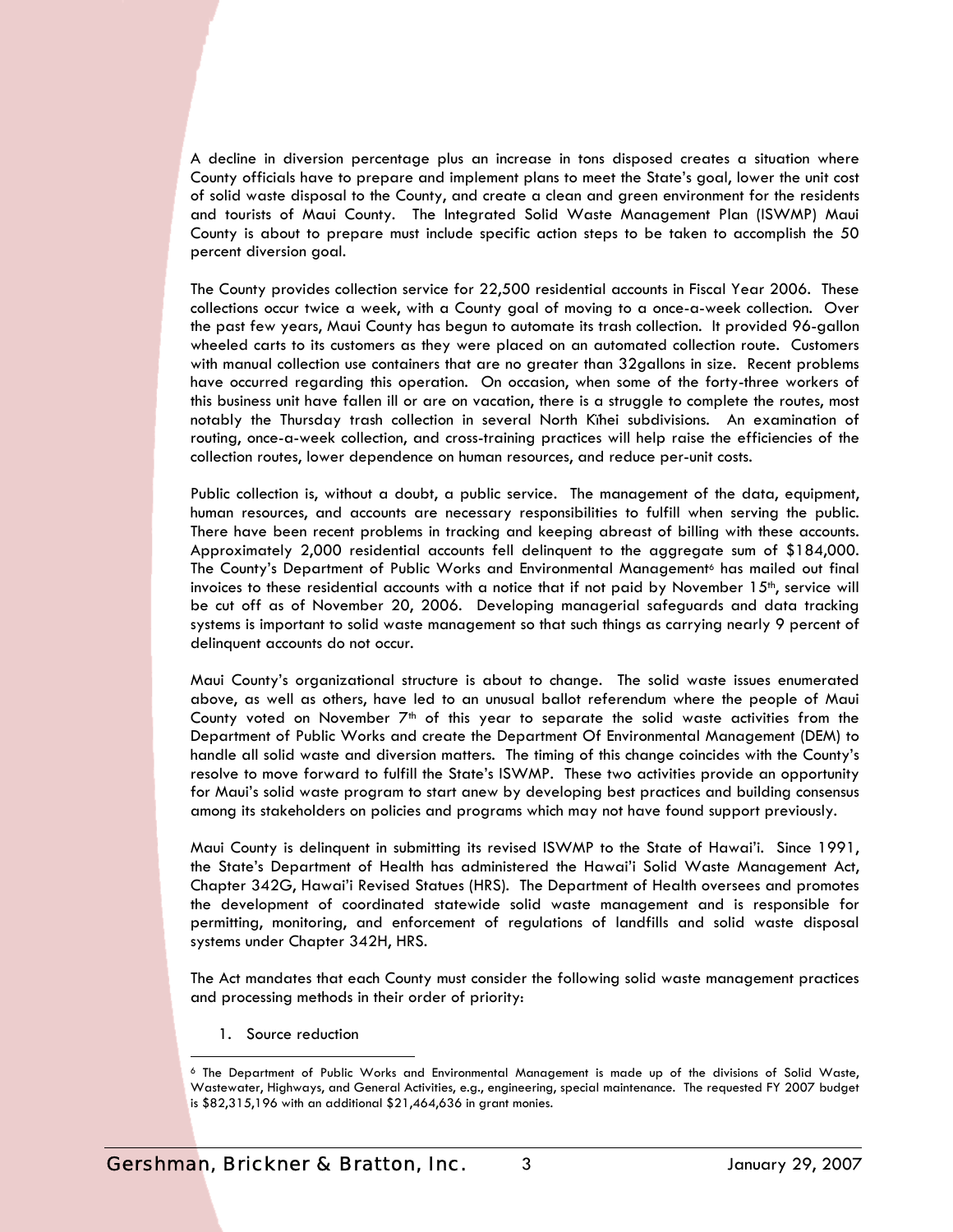- 2. Recycling and bioconversion, including composting
- 3. Landfilling and incineration

In 2000, the State reviewed its solid waste situation and found its diversion infrastructure incomplete. By 2000, the State had hoped to be at 50 percent diversion but, instead, had a recycling ethic that had, as yet, not rooted into the community; user fees (e.g., pay-as-you-throw) were rare; the inherent costs of operating a recycling business on an island were high, if not altogether prohibitive; and, as a consequence, local recycling markets were underdeveloped.7

These and other issues must be taken into account as the ISWMP for Maui County is developed. The State's procedure to create this ISWMP is to have the Mayor of the jurisdiction appoint members to an advisory panel, the Solid Waste Advisory Committee (SWAC), and the ISWMP is built through that panel (342G-22). This process is done in conjunction with the State's regulators, so that there are review opportunities. After this takes place, there is a minimum of one public review and comment period on the ISWMP, and then it returns to the SWAC panel.

The solid waste management system is integrated with the other activities that occur in the County. A solid waste plan must take into account the myriad of forces affecting the solid waste management system, such as population and economic growth, tourism, service needs, public health and the environment, full-cost management, human resources, data management, and organizational structure if it is to be a realistic document that, with effective implementation, can increase waste diversion, decrease per-unit cost, be environmentally responsible, and help sustain other critical needs, such as tourism and quality of life, in Maui County.

The GBB Project Team for Maui County understands that Maui's policymakers are at an advantageous point in time. Through the fulcrum of the State's required ISWMP, it is a good time to be examining how best to integrate the County's waste management system with the commercial, environmental, and cultural interests of the County. The objectives of this Project are:

- 1. Investigate the reasonable alternatives and best practices in the collection, processing, disposal, and education on post-consumer waste
- 2. Develop a consensus among stakeholders
- 3. Create a practical blueprint for solid waste management that will guide Maui County policymakers into the future
- 4. Comply with the State's requirement by submitting a quality ISWMP
- 5. Identify immediate improvements to current administrative and operational activities for consideration in the forthcoming fiscal planning

## 5.2 - Scope of Work

The Scope of Work to achieve these objectives has been divided into seven tasks as follows:

## **Task 1 Project Management**

**Objectives:** A key objective of this task is to provide coordination of the ISWMP process for Maui County. Also, to assure the GBB Officer-in-Charge and the Project Manager(s) effectively oversee and manage all work including that of subconsultants, provide timely progress/activities reporting, establish accountability for and monitor quality, work closely with the County's new Department of Environmental Management (DEM) through a series of formal/informal communication approaches

<sup>&</sup>lt;sup>7</sup> Hawai'i 2000 Plan for Integrated Solid Waste Management, July 2000.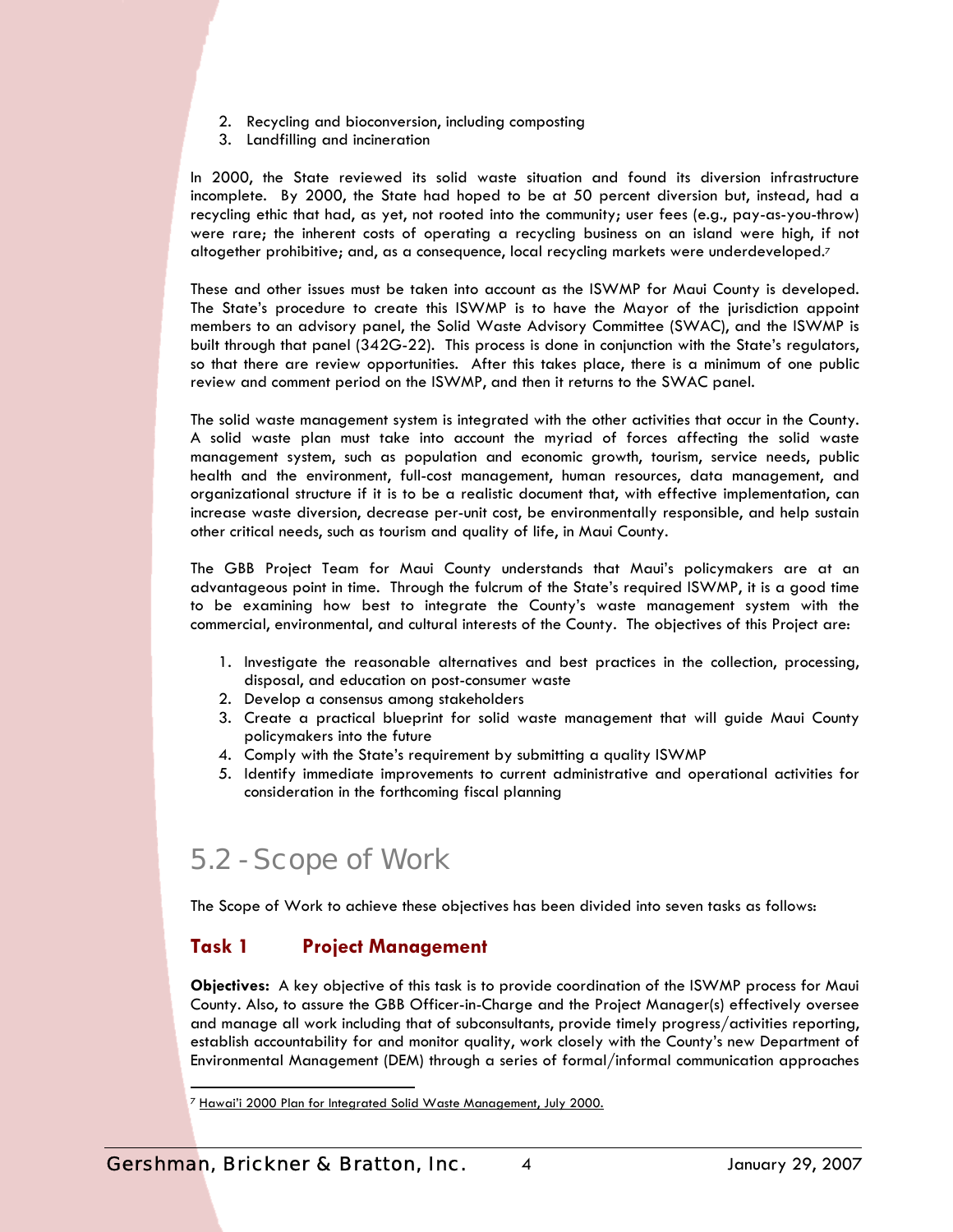and meetings/work sessions, coordinate with other offices and agencies as necessary, and keep the Project on schedule and within budget.

**Work Plan:** The methodology for accomplishing these objectives is discussed in the following paragraphs. The GBB Project Manager(s) will plan, coordinate, monitor, and control all of the tasks of this project in concert with all other appropriate GBB Project Team members. A key function will be to keep the activities coordinated so that the team can adhere to the Project Schedule provided in Section 2.2 of our proposal.

All draft work products will be internally reviewed by GBB's Officer-in-Charge. All work product submissions will be reviewed to ensure consistency of professional quality and performance prior to final submission to the County, recognizing that some documents will be "Drafts" by their nature. An established format for work products will be uniformly applied and agreed upon by the County at the beginning of the effort. GBB will review previous County documents to help establish the parameters for this "look and feel."

A combination of formal and informal communications with the County will be essential components of project management. Minutes will be taken and distributed for all meetings. Formal communication will include brief written monthly progress reports to the County summarizing the percentage of work completed to date and, where applicable, any problems/difficulties encountered and a forecast of activities for the coming month based on the GBB Project Schedule. These monthly reports will be generated by the GBB Project Team using Microsoft Word and delivered to the County by email. The email, with an invoice, will be delivered by the tenth day of the month following the reporting period. A hard copy will follow by mail. In addition, the designated GBB Assistant Project Manager, Chace Anderson, will attend each Solid Waste Advisory Committee (SWAC) meeting to maintain consistency and information flow.

GBB will develop a monthly invoice and send to the Maui County Project Manager based on a percent of the Scope of Work completed that month. The percent completion will be applied against the fixed price for the entire Scope of Work to compute the amount due to GBB for the month.

As shown in the Organization Chart, the GBB Project Team will be led by Harvey Gershman, President, and he and/or the Project Manager(s) and subconsultant managers, as necessary, will also be available for other strategic briefings with DEM management and other County officials during the course of the work.

Review of the needs for each specific task will be assigned by the Project Manager in consultation with other Team members. The location of the Team members in Virginia, Oregon, California, and Hawai'i creates the need to facilitate face-to-face meetings when essential. Otherwise, using the Internet, email, phone conferencing services, cell phones will be the norm. These meetings and/or other means of communications will be scheduled as needed to augment the normal communications, e.g., telephone, facsimile and email. GBB staff on the Project Team will conduct its field work in Maui County. Informal communications with the County will typically include contact only by GBB's Officer-in-Charge and/or Project Managers. Use of the Internet to electronically convey to GBB Project Team members data concerning meetings with the County or other parties will, as deemed appropriate, include updates on the status of the Project, data needs, policy issues, and other pertinent information.

The Project Management task also includes oversight in the production of the deliverable Reports and Presentations and will be the coordination tool used by the GBB Project Team to ensure a successful and timely Project.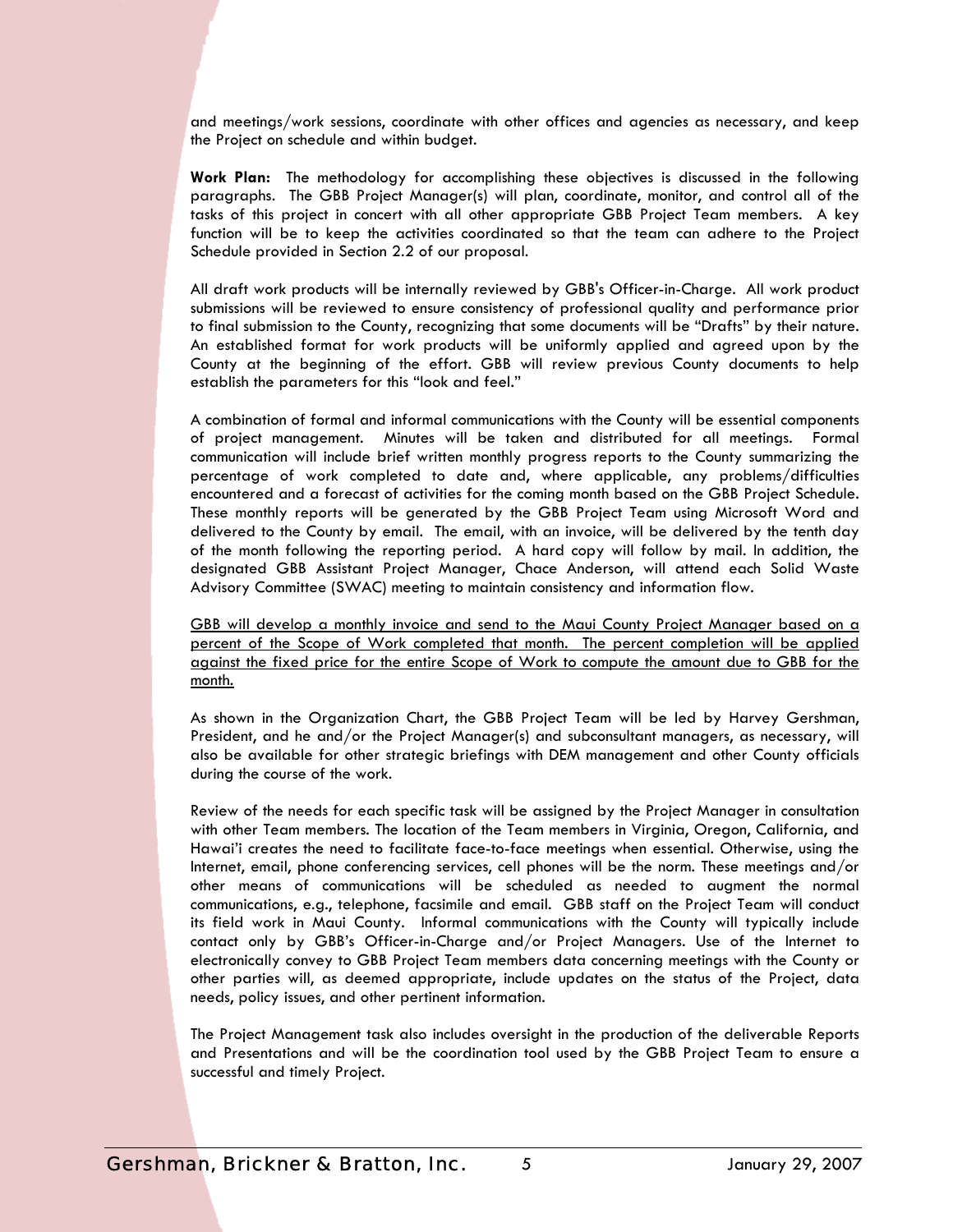**Outputs:** The deliverables from this task include monthly progress/activities reports (e-mail and hard copy), an invoice for work completed in the previous month (e-mail and hard copy), and other communications, typically as e-mail and/or phone calls, as necessary to convey certain information, findings, notices, or issues that would be of interest or concern to DEM and/or that are important to facilitate work by the Project Team.

## **Task 2 Data Gathering**

**Objective:** The objective of this task is to research and analyze existing available planning related data and information which are pertinent to the alternatives development process.

**Work Plan:** This task will involve the collection of data and information including socio-economic forecasts, land use projections and the 1994 ISWMP and other documents to help define facility design criteria. This Task 2 is divided into the following three work elements.

- a. Develop Data Needs List –GBB will utilize its in-house database and publicly available documents to develop a draft data needs list for the development of collection, diversion, data management, disposal, full-cost management, education, specialty waste, and facilities comparison and analysis. This list will be delivered to the County and discussed with them. GBB will look to County staff to identify other data sources and contacts.
- b. Data Collection GBB will collect and categorize documents necessary for the operational and financial reviews. Examples of the documents to be collected include: collection areas and routes, including stop counts for each route; staff assignments and pay rates; daily trip reports; equipment maintenance logs; direct cost elements; indirect costs, including overhead; current budget; public information pieces for citizens and businesses; and tonnage reports. Capital budget and financing data for solid waste equipment and facilities will be requested. GBB will contact, by telephone, email, and visits, the sources identified by County staff to obtain the documents, and GBB will look to the County staff to facilitate document collection. At least three community information meetings will be conducted to collect information and views on solid waste management on the three islands, Moloka'i, Lana'i, and Maui, including Hana.
- c. Review with County GBB will review the data obtained in the documents provided by the County and evaluate it in the perspective of the needs of the ISWMP. The results of this evaluation will be discussed with the County staff, and a joint decision will be made on how to proceed: obtain additional documents from the County or utilize industry standards to estimate missing data.
- d. Legislative Review This work element is to research and analyze existing Maui County Legislation as it pertains to solid waste matters and to identify potential changes, additions, deletions to the current laws and regulations. This work element will involve the following:
	- a) Gathering of all current solid waste legislation, regulations, and legal interpretations thereof from the Division of Environmental Management, Maui County's legal department, and other appropriate departments of Maui County.
	- b) The material gathered will be read and analyzed with the purpose of integrating the all codes, regulations, and department rules with the County of Maui's Integrated Waste Management Plan.
	- c) Review pertinent material gathered with County if changes need to be made.

**Outputs:** The outputs of this Work Element d. will be a memorandum on any legislation, codes, regulations, or department rules that the GBB Project Team recommends changing.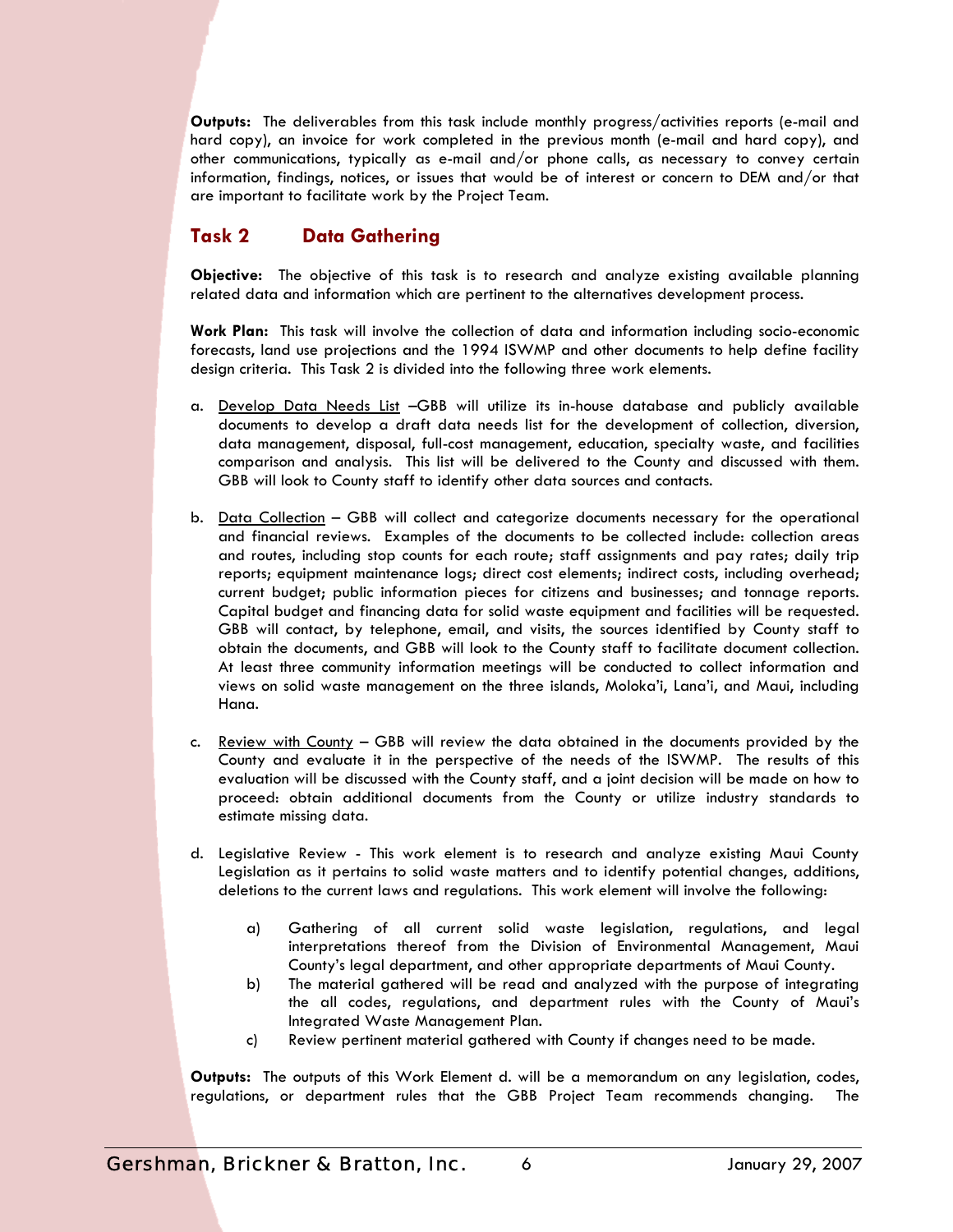memorandum will state and cite the existing language, provide an analysis of it that includes the reasons such language should be changed, and proposed language or other such options to be taken by Maui County. Provide five (5) complete sets of all rules, regulations, and codes in a three ring binder for staff's use.

**Outputs:** The outputs of this task will be an annotated bibliography of all pertinent documents and databases that will be used in the development of the ISWMP. GBB will write a technical memorandum documenting the evaluation of the data and information to be used in the ISWMP and the joint decision made by the GBB Project Team and County staff regarding missing data. GBB intends to assist the County staff with developing the best practices to service the needs of the County. Beyond the limits of the ISWMP, GBB will analyze the data to help the County make the best operational, budgetary, and organizational changes it can going forward.

### **Task 3 Evaluate Program Elements**

**Objective:** The objective of this task is to evaluate all applicable solid waste management program elements and provide detailed information and recommendations in accordance with the Hawaii Revised Statutes.

**Work Plan:** In this task, the GBB Project Team will evaluate the various program elements that comprise integrated solid waste management. This will be done utilizing the SWAC to assess the merits of each program element researched and quantified by the GBB Project Team. The technical staff of the GBB Project Team will act as resources to the SWAC by the completing the following work activities for each program element:

- Background research
- Prepare technical memoranda
- Develop cost data on individual program elements and alternatives
- Develop environmental impact information on program elements and alternatives
- Prepare presentation materials
- Present technical materials at SWAC meetings and answer questions

Each program element presented below will be researched, analyzed, and discussed by SWAC. The GBB Project Team will serve as technical guides for the SWAC in the development of the ISWMP as the SWAC considers and evaluates each program element and alternative.

#### **a) Disposal Capacity**

Disposal capacity would include any County landfills for MSW, C&D, and other inert wastes. In evaluating the existing facilities, the GBB Project Team will review the key aspects of the existing facilities and requirements for future facilities. These evaluations will include:

- Site plan and boundary
- Ownership and acreage
- Special Use Permit (land use) and solid waste facility permit conditions
- Approved waste limits under existing permit limits and currently planned expansions
- Design base grades or pre-landfill topography
- Existing topography and conditions
- Approved final grades
- Refuse quantity disposed to date
- Current / recent disposal rate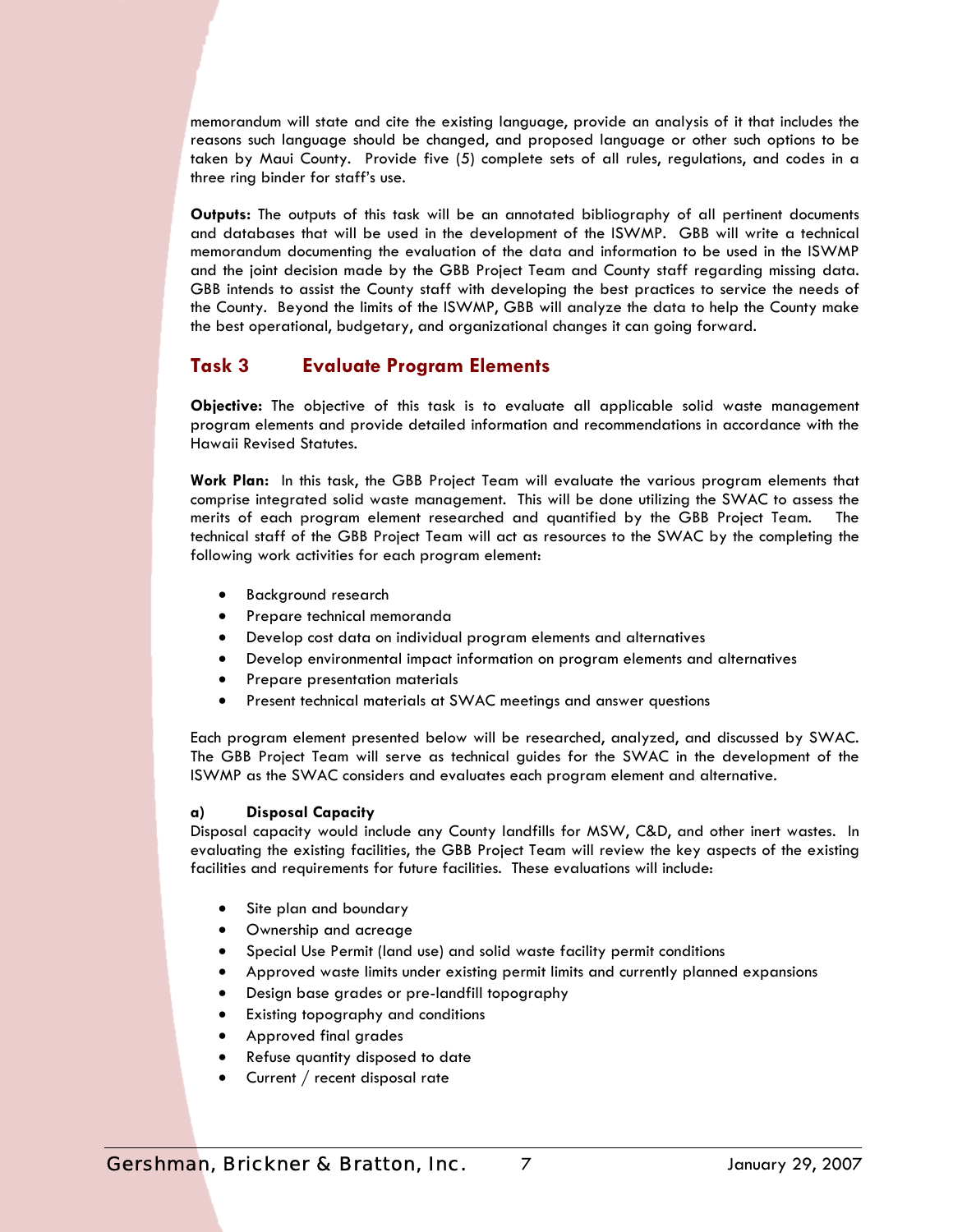Capacity estimates will be provided for all four of the existing active Maui County landfills, by computerized computations using three topographic surfaces:

- Pre-landfill or base grading plans;
- Existing topographic grades; and
- Permitted final grades.

A preliminary evaluation will be made of engineering alternatives for extending the currently projected life of each landfill, including:

- Horizontal expansion on adjacent property, within or outside property currently owned by the County;
- Vertical expansion;
- Revising existing fill plans to modify fill slope grades and configuration of landfill top decks; and
- Implementation of alternative landfill technologies including, but not limited to, bioreactors and landfill mining.

#### **b) Alternative Energy and Emission Standards**

SWAC will review the waste-to-energy technologies and their applicability to Maui. This will include evaluation of local alternative energy facilities, such as Pacific Biodiesel Inc., which creates biodiesel from recycled cooking oil and whose facility on Oahu produces 400,000 gallons a year; and HPower, which processes 2,000 tons of municipal waste to produce 6 percent of Oahu's power needs. An overview of the Waipahu WTE and its 2003 problems with the State and subsequent settlement payment of \$425,000 will be included. Los Angeles County and City and the City of New York are currently evaluating alternative energy and processing technologies for MSW, and the GBB Project Team will review these studies and provide Maui County and the SWAC with the analysis and conclusions applicable to Maui. This will allow Maui to benefit from the evaluation work of these jurisdictions. Methods to increase energy efficiency for the solid waste process will be evaluated. Frank Bernheisel will then provide an overview of the alternative processing regimes, focusing on cost-efficient throughput, environmental health, and risk management.

#### **c) Construction and Demolition Waste (C&D)**

Bob Brickner will examine the current C & D operations in Maui County, review the material currently going into the waste stream for possible C&D alternatives, and provide an evaluation of options for material to be diverted, processed, and marketed to the County. Evaluation will include how it can be done, cost efficiencies, best practices around the nation, environmental impacts and potential markets. It will also be reviewed as a means of reducing volume of material requiring landfilling.

#### **d) Yard and Food Waste Processing**

This subtask will include a review of current yard waste and food waste activity, including sludge processing. The GBB Project Team will provide an overview of the different operations being practiced and to what extent they divert waste, products produced and markets for these products and at what cost/revenue. This shall include, but not be limited to, 20,260 tons of sludge and grit from public facilities and an additional 737 tons of sludge from private facilities which, the EKO Compost operations at the Central Landfill process, the commercial wood, and private/public greenwaste that EKO processes. Approximately 54,000 tons of sludge and yard waste is handled by EKO at the Central Landfill. GBB will review technologies currently available ranging from composting to methane generation. The GBB Project Team will apply its analysis to the County's waste stream and overall tonnage and facility options to provide projections as to how such operations would work given Maui's situation.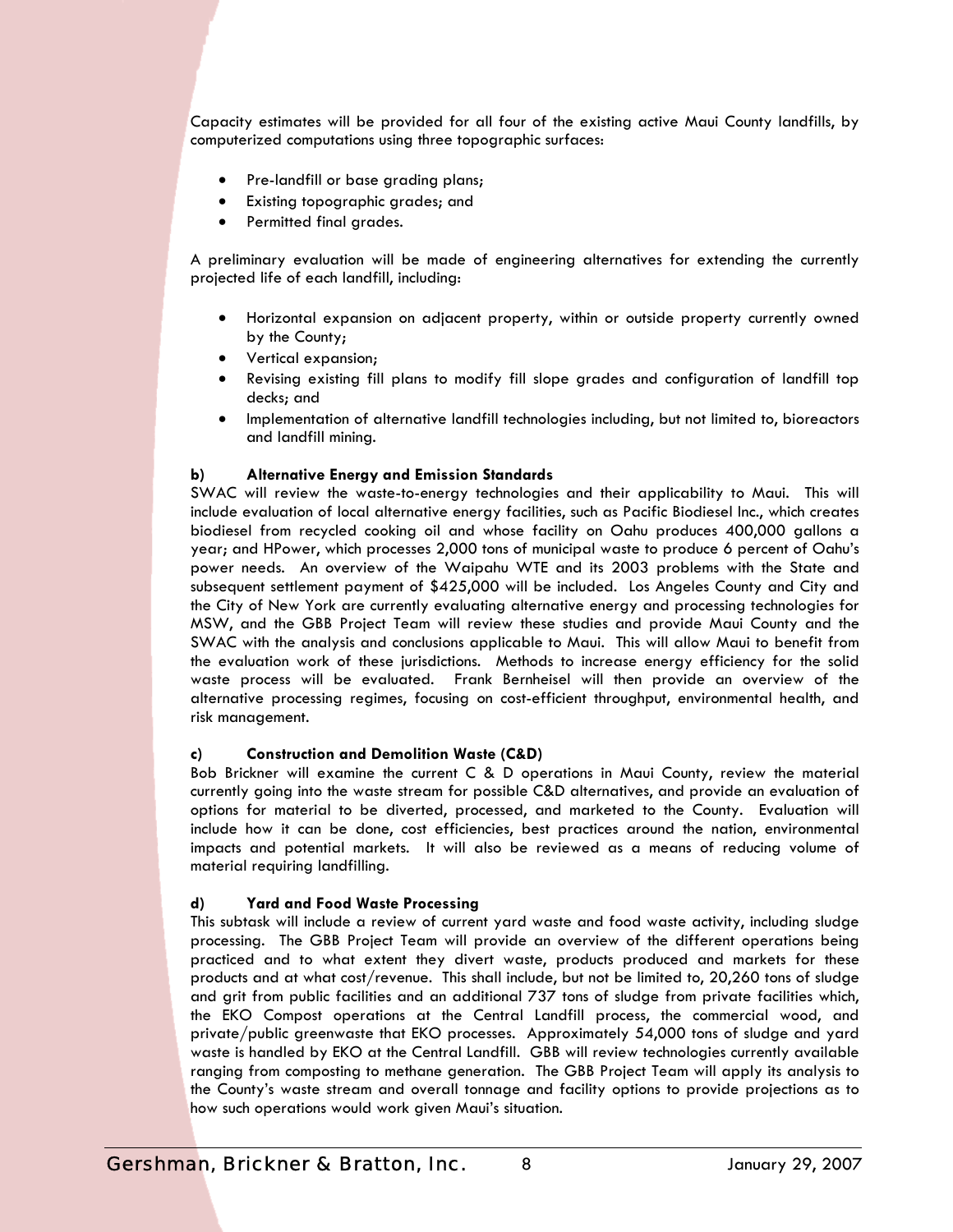#### **e) Waste Collections**

Currently, Maui County is transitioning to an automated collection system with 96-gallon carts in Wailuku, Makawao, and Lahaina, with the remainder being collected manually in 32-gallon or less containers. Collection currently occurs twice weekly and a move to once a week for the 23,500 residential accounts projected for 2007-2008 will be evaluated as an option along with recycling and other collection enhancements. This work element will involve members of the GBB Project Team examining the current collection routes and equipment on all three islands, Moloka'i, Lana'i, and Maui. The GBB Project Team will personally review areas that are not currently being collected to determine equipment needs and examine the financial impact on the County of a universal collection program. The GBB Project Team will review and analyze:

- 1. Routing efficiencies
- 2. Equipment selection and utilization
- 3. Operator activity
- 4. Time checks
- 5. Comparisons with collection systems in other selected communities
- 6. Operational options
- 7. System structure options (e.g., franchising)

A memorandum will be developed to explain and recommend the operational changes (if any) to achieve efficiencies in operations and to provide universal collection of all residential units. Such recommendations will include realistic implementation timelines. This memorandum will also include the implications to finances, staffing, and equipment to Maui County of such policy decisions.

#### **f) Recycling Systems**

GBB will review the current County system and will analyze the quantity data on tons collected and potential tons available (data from Task 2). Members of the GBB Project Team will visit all three islands, Moloka'i, Lana'i, and Maui during this effort. Options for change will be identified including, but not limited to, materials collected, reuse exchange, curbside collection, pay-as-youthrow for garbage, processing alternatives, markets and a review of best practices around the country. Changes in the collection system for recyclable materials can potentially increase the amount of material diverted. For example, set-out of recyclables in wheeled carts has been shown to achieve this increase. Also, single-stream collection has provided a number of communities with an increase in diversion. The GBB Project Team will provide its evaluation of collection options for material to be diverted, processed, and marketed to the County. Different processing options to prepare materials for specific markets, including materials recovery facilities (MRF), C&D processing facilities, and innovative technologies, will be evaluated and provided to the County. A variety of management structures will be evaluated including: private operations, public/private partnerships and public operations. A review of possible alternatives for yard and food waste collection and processing will be presented, as well as an analysis of commercial recycling alternatives that exist and are possible. A recycling memorandum will be provided to Maui County describing this investigation, providing a cost/benefit analysis, and a recommendation.

#### **g) Bulk Item Collection**

In October of this year, SOS Metals Island Recycling began a contract with Maui County to recycle derelict vehicles. These vehicles are then taken to SOS' yard at the Maui Baseyard in Puunene where SOS processes the metal for recycling. Bulk items are collected by Maui County and taken to SOS to be recycled. The Solid Waste Division has mandated that appliance retailers take back old appliances when selling new ones, implemented an appliance take-back center at the Central Maui Landfill and surveillance of dumping hot spots to catch and prosecute illegal dumpers of these and other items. The GBB Project Team will provide an overview of the consultant's findings as well as compare Maui County's program with other similar operations.

**h) Household Hazardous Waste**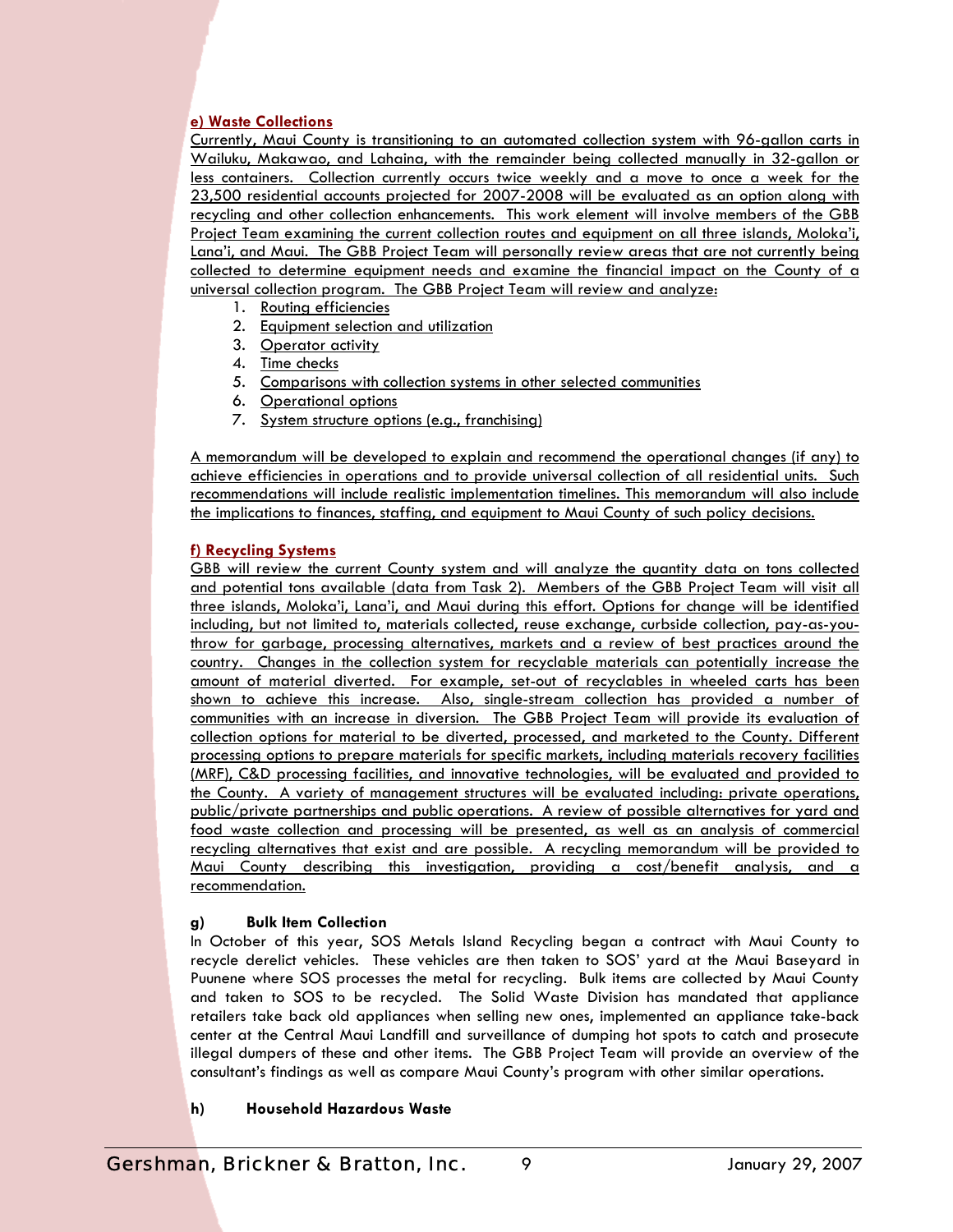A review of what Maui County currently does to collect and dispose of HHW will be provided. This will include the Hawai'i Materials Exchange program that matches businesses and individuals who have materials they no longer need with businesses and individuals who can use the materials. A review of best practices around the country that looks at both collection operations and costs will be conducted by the GBB Project Team. This review will include sharps and will address source reduction and reuse of material.

#### **i) E-Waste and Other Specialty Waste**

Maui began its CompuSwap five years ago. The program makes an effort to reuse the material to assist schools and nonprofit organizations. A review of these activities and possible additions will be presented and discussed.

#### **j) Organizational Structure**

Understanding the recent parameters voted on by residents of Maui County regarding the disposition of DEM, the GBB Project Team will review organizational structures for this new department and provide a best practices presentation to be given to the SWAC. The current Department of Environmental Management is divided among the following business units: Administration, Landfill Disposal, Residential Collection, and Diversion.

Requested full-time employees (FTEs) allocated along activities or business units are the following: Administration  $= 9$ , Landfill Disposal  $= 30$ , Residential Collection  $= 43$ , Diversion  $= 4$ . The impact on the organizational structure and staffing of the alternatives considered under each program element will be evaluated. Recommendations will be provided on organizational structure based on work efficiencies, existing and mandated programs, and expected ISWMP implementation needs.

#### **k) Facilities**

The GBB Project Team will review existing facilities owned and or operated by Maui County and those available from private industry, to assist the County in its solid waste management, considering capacity and service needs for waste and recyclables to be managed. For example, there is no need for the County to duplicate the capability of SOS Metals Island Recycling. The review shall include, but not be limited to, transfer stations, recycling facilities, large equipment shop, parts operation, roll call facilities, and supervisor and dispatcher offices. The review of these facilities will include location, ability to perform work, volume capacity, cost efficiency, customer usage, and safety. The GBB Project Team will also review off-island public and private facilities when appropriate. Recommendations to address needs will be provided.

#### **l) Data Management**

The tracking of data is necessary to understanding the productivity of an operation. At a minimum, the data to be tracked are quantities of all material, expenses, human resources, equipment usage, and performance measures. Understanding how the equipment and labor pool is being used and connecting it to productivity can afford managers with insight as to where changes can and should be made in order to raise productivity and lower per-unit costs, thereby giving the taxpayer a greater "bang for the buck." The GBB Project Team will review the County's existing system and recommend modifications or alternative management strategies for data tracking, as needed.

#### **m) Full-Cost Management**

The solid waste fund was established to receive collection fees from residents and tipping fees at the landfills. These monies are used, in part, to operate and maintain Maui County's collections and disposal program. The proposed FY 2007 budget designates a staff of 83.6 FTEs under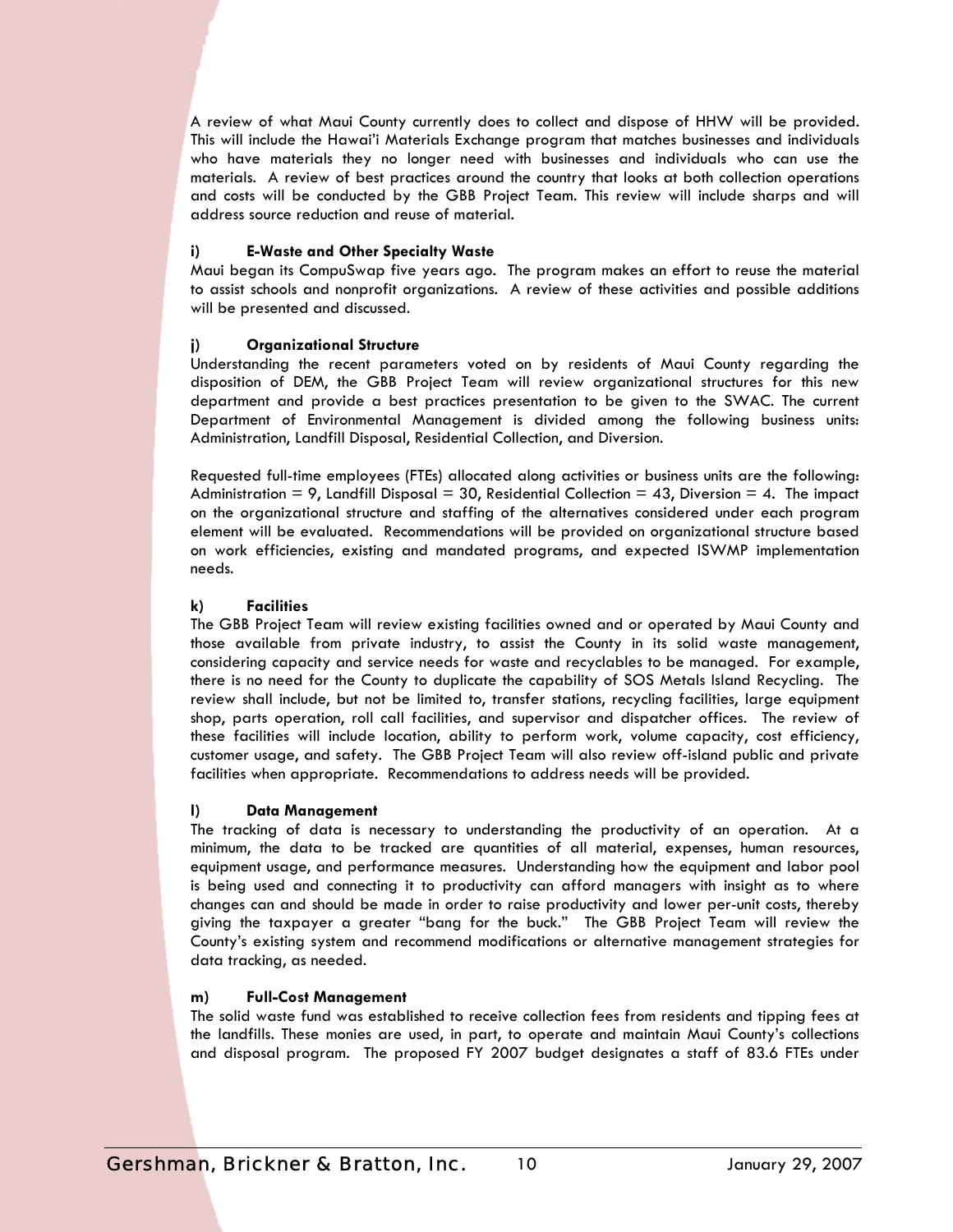County personnel and 2.4 FTE under grant employees.8 Expenses for sanitation are expected to be the following:

- Salaries \$3,637,894
- Operations \$15,813,216
- Equipment \$405,000

These same expenditures split among the four business units are allocated in the following manner for the 2007 requested budget:

| $\bullet$ | Administration                | \$7,272,253 |
|-----------|-------------------------------|-------------|
| $\bullet$ | Landfill Disposal             | \$8,125,519 |
| $\bullet$ | <b>Residential Collection</b> | \$2,534,424 |
| $\bullet$ | <b>Diversion</b>              | \$1,923,914 |

Revenues for sanitation are projected to be:

|  |  | LF Tipping and Permit Fees | \$6,979,0009 |
|--|--|----------------------------|--------------|
|--|--|----------------------------|--------------|

- Refuse Collection Fee \$3,260,00010
- Diversion Grants \$1,864,636

GBB will analyze the operations in term of cost and revenue and review possible revenue enhancements.

#### **n) Education**

The members of SWAC will review past and current educational programs and then develop a critical path for future educational activities that integrates with the operational recommendations made by SWAC. An increase in diversion through the curbside program will need a revised public awareness program to be effective. The GBB Project Team will assist the SWAC and Staff to analyze the tools needed, the messages, the targeted audiences, and the budget required to meet the critical path goals.

#### **o) Grant Projects**

A review will also be undertaken as to how grant monies are currently utilized and how future grants may be allocated to support the needs and critical path of the ISWMP.

#### **p) Source Reduction**

1

Source reduction saves natural resources, reduces toxicity in the waste stream by substituting less hazardous materials, reduces cost to consumers, and is the first priority on the national solid waste management hierarchy. Source reduction refers to changes in the design, manufacture, purchase, or use of materials to reduce their amount or toxicity. A simple example would be mandating two-sided copying of all documents. In HHW programs, there are educational activities to promote the substitution of hazardous with non-toxic material. It also refers to responsible purchasing of durable goods that last longer and are environmentally responsible.

<sup>&</sup>lt;sup>8</sup> Requested FTEs allocated along business units are the following: Administration = 9,

Landfill Disposal = 30, Residential Collection = 43, Diversion = 4.

<sup>9</sup> The per-ton tipping fee is expected to increase from \$43 to \$47.

<sup>&</sup>lt;sup>10</sup> This amounts to a \$12 per unit, per month, refuse collection fee whether the collection occurs once or twice a week.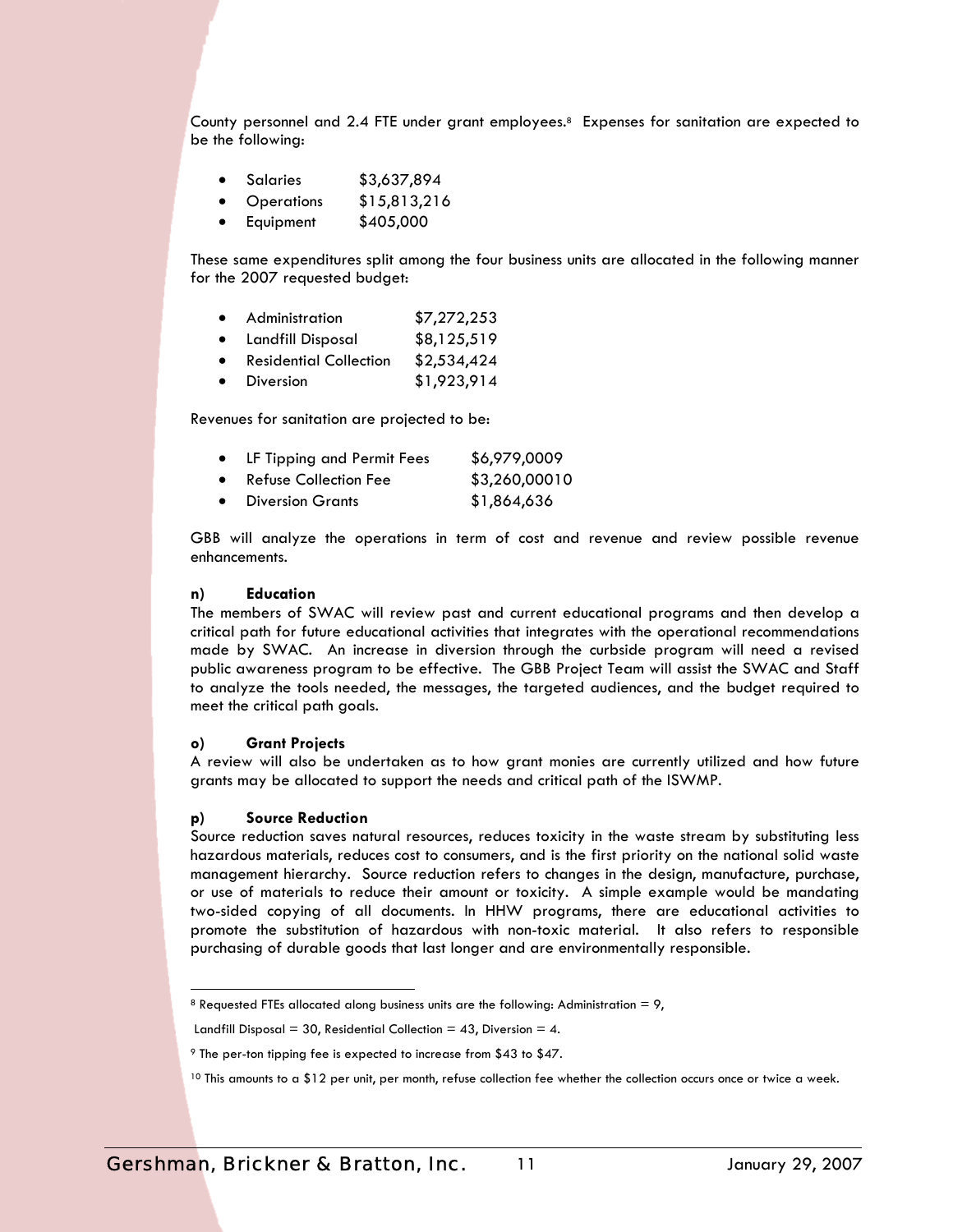GBB will review source reduction policies within the government and those promoted to the public. It will provide case studies of successful source reduction programs in other selected locales, such as Berkeley, California, for instance, which has implemented an environmental education curriculum and teacher training program to help foster this reuse ethic in the schools. In Illinois, a non-profit environmental group called The Central States Education Center has developed a Model Community Program to guide institutions to reduce waste, eliminate toxins, recycle more, and purchase material with recycled content. These and other programs will be considered for possible implementation in Maui County.

#### **q) Reuse**

Reusing material is a practical, productive, and accountable program to reduce waste. Reuse is defined as using an item multiple times in its current form without significant processing that alters its material structure. Non-profit organizations, such as Goodwill, Salvation Army, and Habitat for Humanity, actively participate in this activity. HHW programs are increasingly facilitating the reuse of materials brought in during collections rather than incurring the expense of traditional disposal. Medical supplies that are perfectly good but, because of stringent policies were disposed of, are increasingly being sent to countries in need of such supplies.

**Outputs:** The outputs of this task will be the technical memoranda, presentation materials and other support documentation developed by the GBB Project Team for the program elements and provided to the SWAC. In addition, the GBB Project Team will document the selections of the SWAC that are proposed for inclusion in the ISWMP. It is planned that these outputs will form the basis of chapters to be used in the ISWMP.

## **Task 4 Facility Capacity and Siting**

**Objectives:** The objective of this task is to evaluate the existing capacities of all the landfills in Maui County and to determine the capacity required for landfills and other facilities during the planning period.

**Work Plan:** Landfill capacity is discussed in Task 3 a) "Disposal Capacity" which will be documented as a capacity study taking into account the impacts of source reduction, diversion and recycling programs on the projected waste streams for disposal. The landfill capacity needs will be altered by processing and recycling facilities discussed in Task 3 and recommended by the SWAC. All proposed facilities will need to be sited. Possible landfill alternative sites and other facility sites will be reviewed by the GBB Project Team through a technical screening process following these criteria or guidelines**:** 

- Site identification and selection;
- Environmental studies, preparation of an environmental impact statement; environmental review;
- Land use approval;
- Design criteria;
- Time frame for site selection, permitting, design and construction; and
- Range of development costs and resulting impact on disposal fees.

**Outputs:** The outputs of this task will be technical memorandum in the form of a capacity study and preliminary siting studies for identified sites for alternative landfills, processing facilities and other support solid waste facilities required. Siting studies will address the individual sites and specified criteria, as required.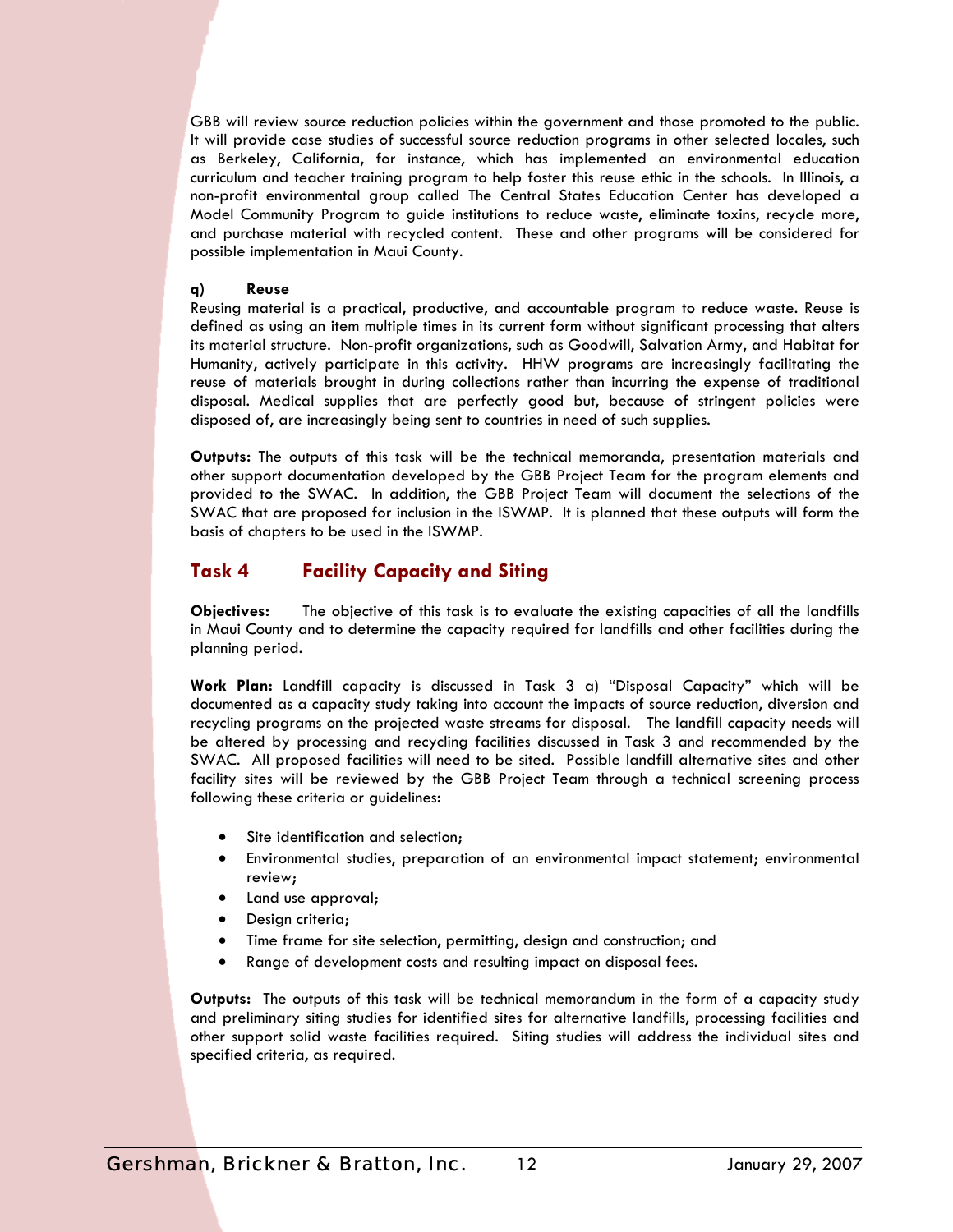## **Task 5 Advisory Committee**

**Objectives:** Establishing the Solid Waste Advisory Committee (SWAC) is the key component of the community outreach program for the ISWMP. The SWAC will help focus issues and provide the GBB Project Team with a solid connection to the broad base of interests in the community.

**Work Plan:** The hub of a successful solid waste plan is a SWAC that the State requires the Mayor to appoint. The GBB Project Team envisions an invitation to a large and diverse group of stakeholders drawn from:

- 1. Professional waste handlers in the private sector
- 2. Members from the tourist and farming industries
- 3. The commercial sector
- 4. Environmentally concerned individuals
- 5. Representatives from non-profit organizations
- 6. Group representing traditional homeowners
- 7. Native groups
- 8. Public Works representatives
- 9. Other key members of the local infrastructure
- 10. Maui County elected officials; at least one member of Maui County Council

GBB proposes to develop a draft schedule of meetings and an initial solid waste background document for the Mayor to discuss with the people who are considered for the SWAC, so that they have an understanding of the level of commitment required.

The importance of the SWAC is such that Mediation Services of Maui (MSM) has been selected as a member of the GBB Project Team. MSM is a non-profit, community-based organization established in 1982 that has a trained pool of facilitators who will help minimize contention and maximize consensus. MSM representatives will attend most, if not all, of the meetings to record and to facilitate discussion.11 The same staff will attend each and every SWAC meeting to maintain consistency with the process and develop a consistent relationship with SWAC members. The GBB Project Team Assistant Project Manager will be assisted by technical specialists, as needed.

A kick-off meeting will follow the invitational meeting. This meeting will consist of introductions, protocol setting, the development of a decision matrix that helps the members of the committee juxtapose the numerous, and sometimes competing, objectives of diversion, economic feasibility, environmental stewardship, community/client service, human and equipment resources, and more. The GBB Project Team proposes to invite the Mayor to address the committee to express his hopes of a fruitful outcome as well as a State regulator to address the committee on the State's view of the goal(s) and the process to reach said goal(s). The State representative will then give the committee an overview of the status of the State's solid waste situation. A syllabus will be given to each committee member, previously reviewed and accepted by staff, by GBB which outlines the forthcoming sections and each of the planned meetings.

The SWAC meetings will be grouped together into five sections:

- 1. Disposal/Alternative Processing
- 2. Collection

1

3. Specialty Waste

<sup>11</sup> Because MSM is a volunteer-based organization, there may be times that the GBB Project Team will have to augment with a firm recommended by MSM and agreed to by County staff.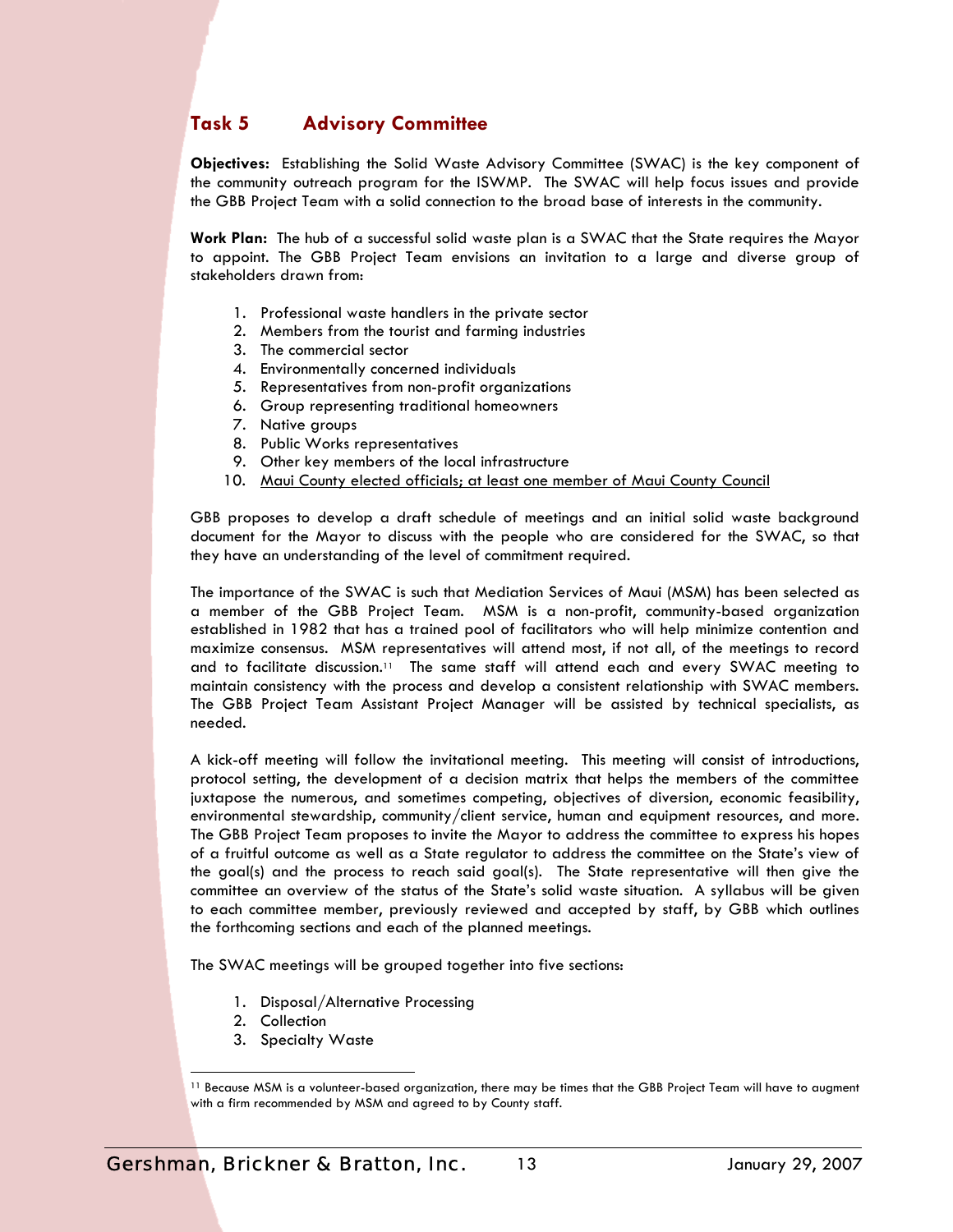- 4. Organization/Facilities
- 5. Cultural Transitions

At the end of the tour or shortly after, the GBB Project Team will conduct an overview briefing for the SWAC of various best practices occurring in the field of waste management. The goal will be not only for the overview but to place the systems/facilities from the tour in context. The schedule of SWAC meetings is shown in the following table.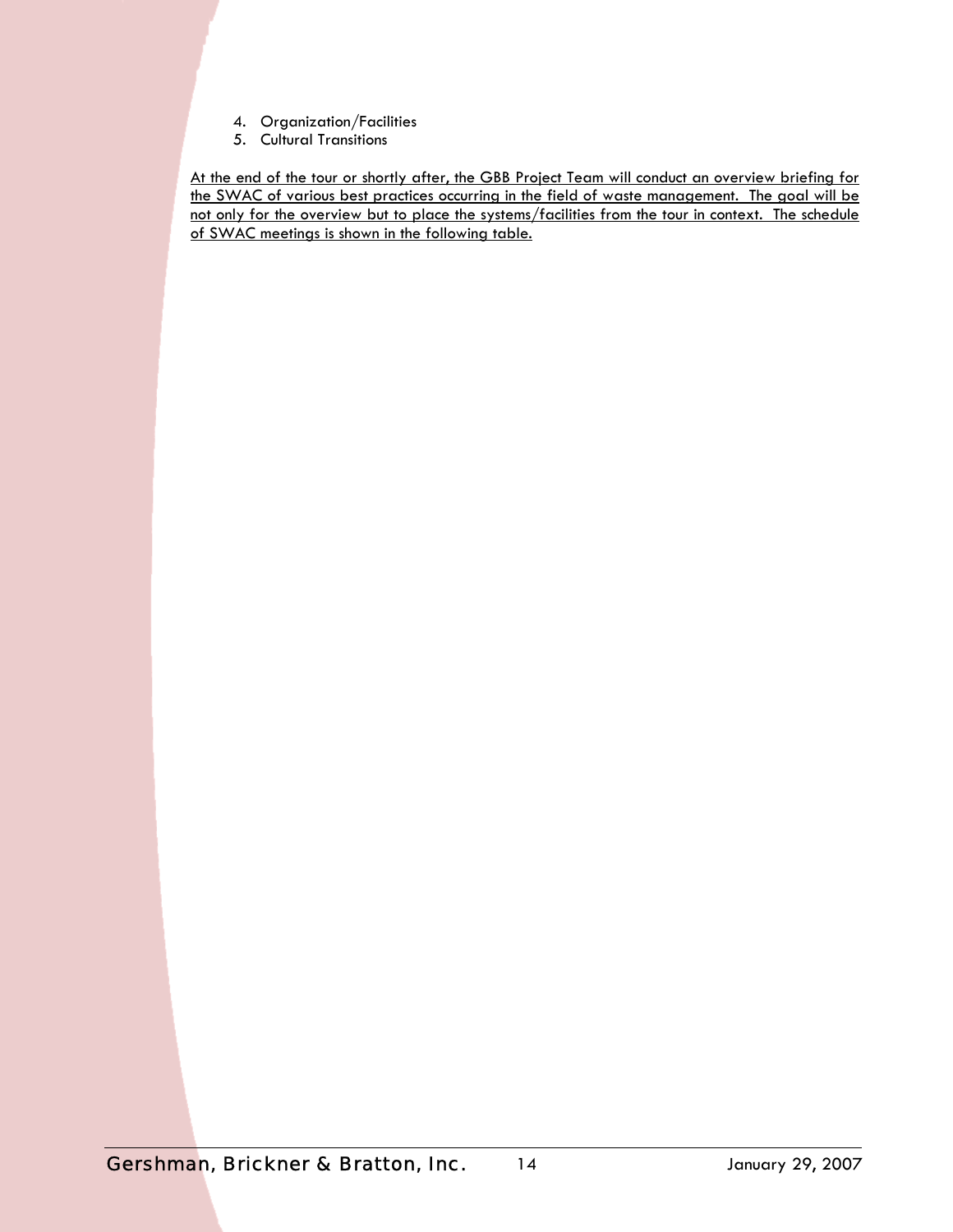| <b>SWAC Meeting Activity or Subject</b>      | <b>Date</b>      |
|----------------------------------------------|------------------|
| <b>Mayor Appoints</b>                        | Late Jan.        |
| <b>Invitational Meeting</b>                  | <b>Early Feb</b> |
| <b>Confirmed Members</b>                     | Mid Feb          |
| Tour: Seattle/San Francisco                  | $3/4 - 3/9/07$   |
| During tour the following two meetings held: |                  |
| Organizational Meeting held in San Francisco | 3/8/2007         |
| Overview of Maui SW & SW Best Practices      | 3/9/2007         |
| <b>SWAC Meetings: Section 1</b>              |                  |
| Waste, Recycling, Bulk Item infrastructure   | 3/23/2007        |
| C&D / Yard & Food Waste                      | 4/6/2007         |
| Disposal/Alternative Energy                  | 4/20/2007        |
| Section 2:                                   |                  |
| HHW & E-waste                                | 5/4/2007         |
| Section 3:                                   |                  |
| Organizational, Finances & Data Management   | <u>5/18/2007</u> |
| Lisa Skumatz: Pay as you throw/Revenue Rate  | 6/1/2007         |
| Section 4:                                   |                  |
| Education, Grant programs, Reuse & Reduction | 6/15/2007        |
| Draft Report (Sub Committee via internet)    | August 2007      |
| <b>Final Draft (Whole Committee)</b>         | September 2007   |

Under each section will be one or more topic that closely follows the program elements in Task 3, as shown in Table 5-1. In addition, a Pay As You Throw (PAYT) or variable rate workshop will be conducted that identifies most appropriate case studies and provides supporting data and exhibits. This will be conducted by Dr. Lisa Skumatz, see resume in Attachment 1.

The timing of these meetings will be worked out with County staff but they should be held no less than once a month. The GBB Project Team is flexible in accommodating the timing needs of Maui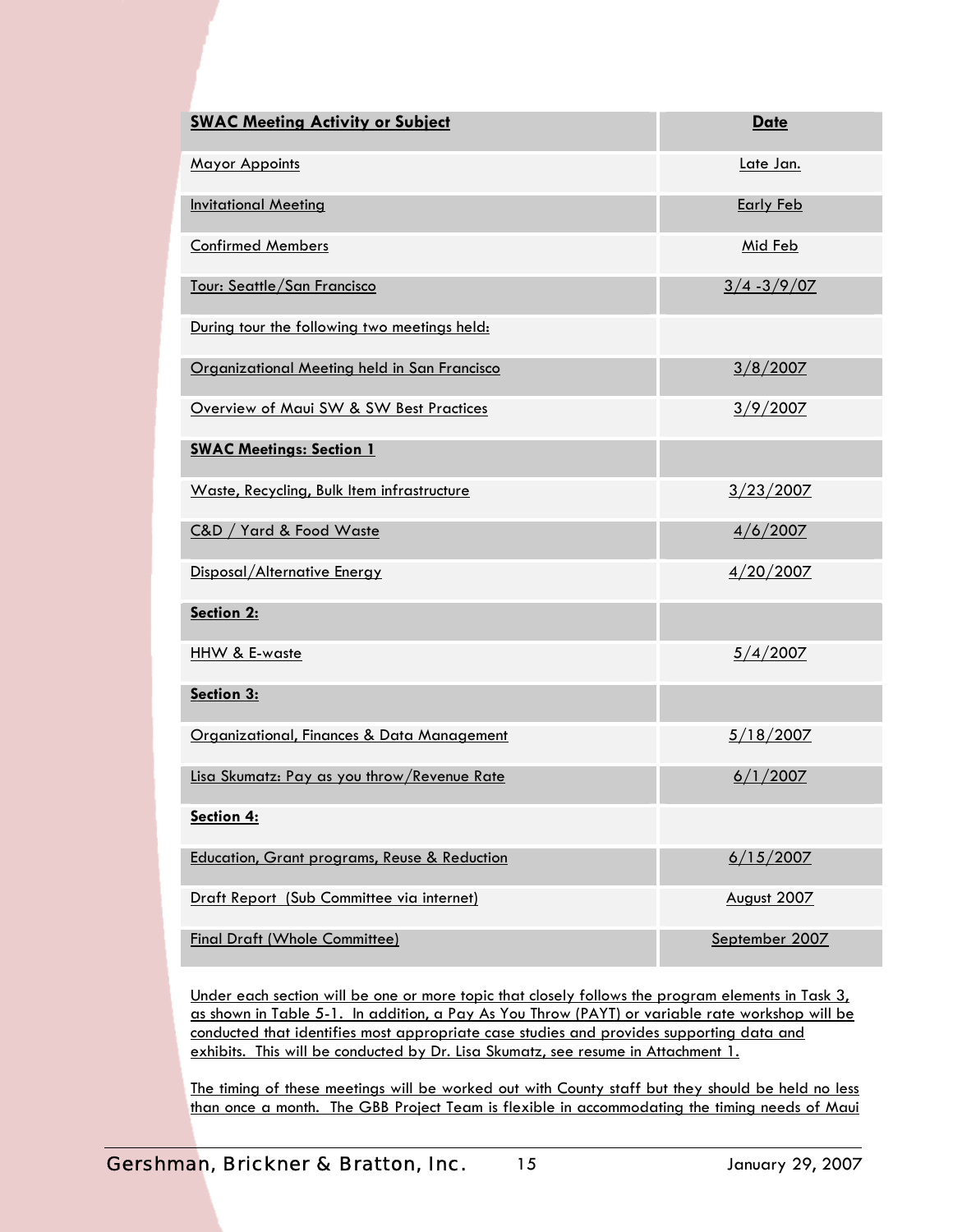County and the participants of SWAC. In addition, at least one information meeting will be held in suitable locations in each of the following communities, Moloka'i, Lana'i, and Hana.

At each meeting, a GBB representative will provide reading material to SWAC members so they may become familiar with the topic for the next meeting. GBB will also provide a Web site for SWAC members and County staff which will include the handouts provided at the meetings as well as links to further reading material and updates, thereby acting as a bulletin board of all past material for committee members to' review at their leisure.

**Outputs:** The outputs of this task will be the recorded transcripts of the SWAC meetings, which the GBB Project Team will convert into technical memoranda, draft chapters and other support documentation for the program elements required for the ISWMP. In addition, the GBB Project Team will document the evaluations made by the SWAC with respect to each program element. These program element documentations and draft chapters of the ISWMP will conform to the requirements of Chapter 342 G, as revised.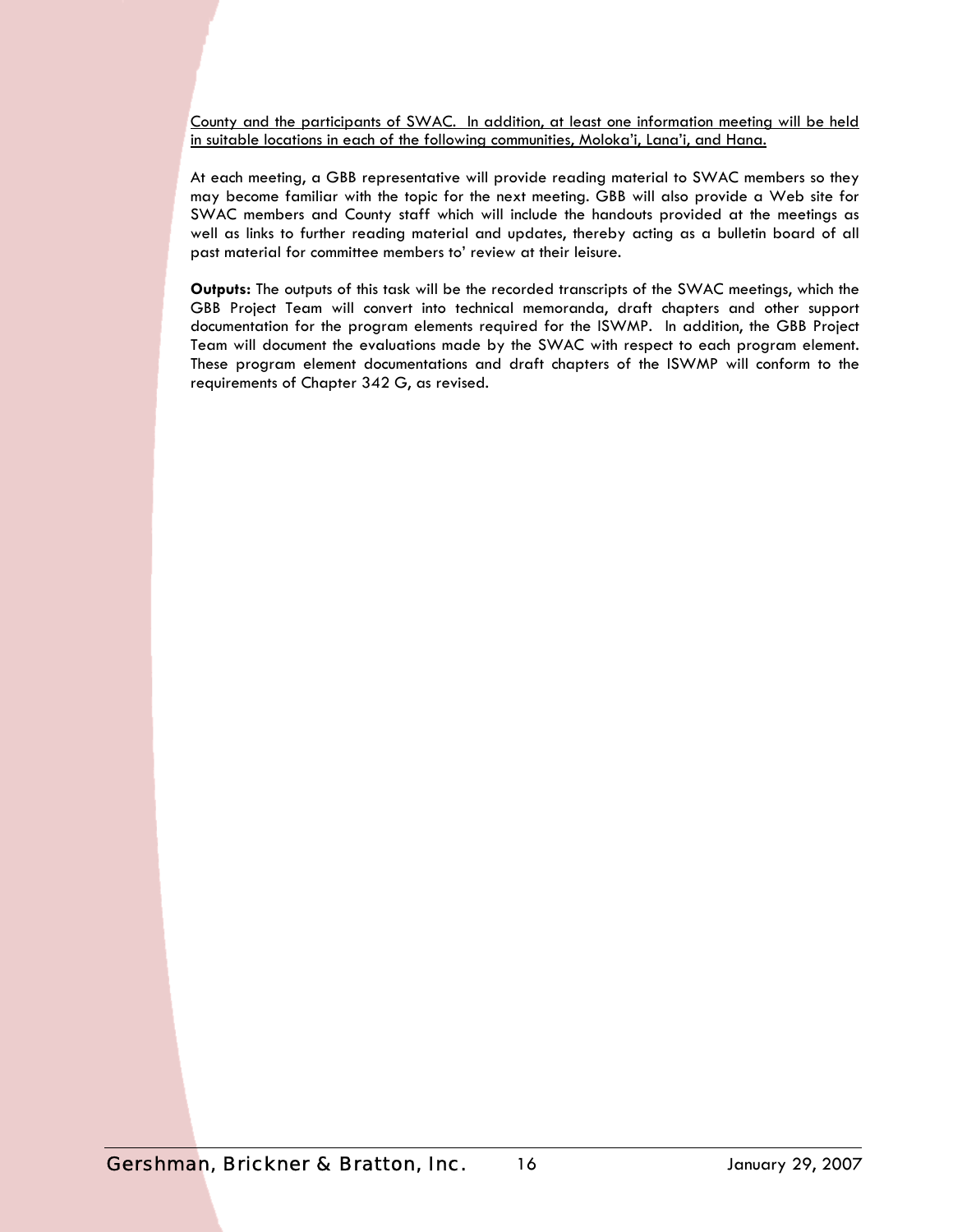## **Table 5-1 Sectional and Program Elements**

#### **Section: Disposal / Alternative Processing**

Disposal Capacity (MSW and C&D, Bioreactors, landfill mining, pre-processing, etc.)

Waste to Energy

Alternative energy

Construction & Demolition Debris Processing

Yard & Food Waste Processing

#### **Section: Collections**

Waste Collection Technology

Collection Fee Systems – Uniform fees, PAYT or variable rate,

Recycling System

Bulk Item

**Section: Specialty Waste** 

HHW

E-Waste, Tires,

#### **Section: Organizational / Facilities**

Organizational Structure

Data Management

**Finances** 

#### **Section: Cultural Transition**

**Education** 

Grant Programs

Source Reduction

Reuse

## **Task 6 Financial Plan / Rate Plan**

**Objective:** The objective of this task is to gather all pertinent information regarding the current County financial options and finance mechanisms and to provide projected financial impacts on the residential and commercial customers and the County resulting from implementing selected alternatives including but not limited to enterprise zones.

**Work Plan**: This task will include the evaluation of the County's current solid waste finances and rates and the identification and evaluation of alternative methods of structuring services and rates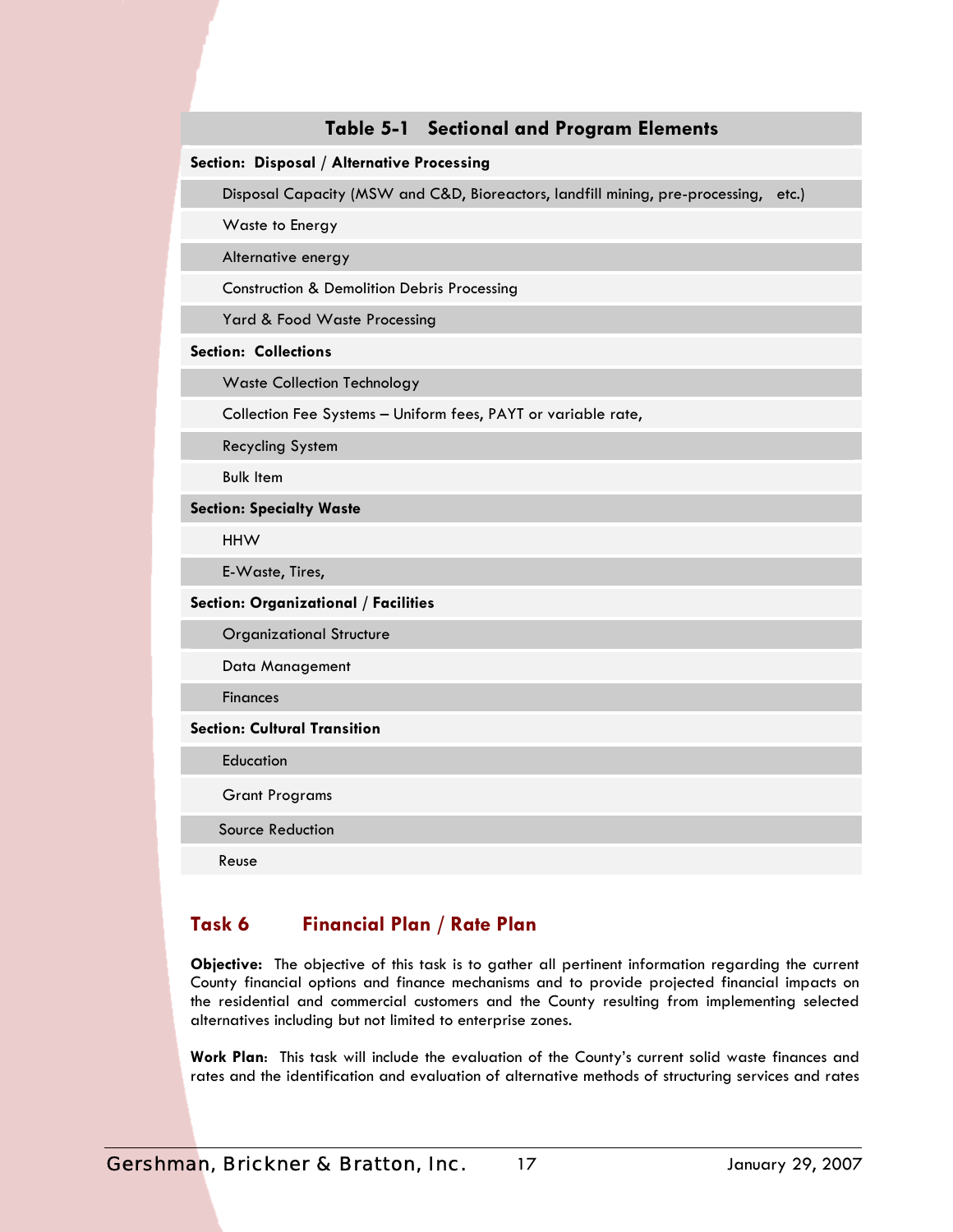that are compatible with the technical alternatives proposed in the ISWMP. This task is divided as follows:

- a. Financial Data Review The GBB Project Team will review DEM's budget and financial data collected in Task 1 will be reviewed for completeness and substance. In addition to the cost elements mentioned previously, revenues attributable to the DEM, specifically, user fees and others, such as recyclable material sales, will be evaluated. The goal is to have a complete activity-based cost data base for the most recent fiscal year to serve as the basis for the Rate Model.
- b. Develop Rate Model The GBB Project Team will develop a financial model for Maui County's DEM. The rate model will generally follow the EPA guidelines for Full-Cost Accounting for solid waste management and will include material tonnage and user counts for each activity so that rates can be calculated. During the development of the Rate Model, interaction with the County staff is anticipated to answer questions that arise, such as allocation of personnel and equipment among activities when they are assigned to more than one activity. A sample summary output from GBB's rate study for Santa Monica, California, is shown in Exhibit 5-1. The Maui Rate Model will be developed using Microsoft Excel and will consist of a single workbook with multiple spreadsheets providing allocations of revenues, labor, equipment, and other costs. After discussion with, and concurrence by, the County and the SWAC, the GBB Project Team will issue a technical memorandum documenting the Maui Rate Model.
- c. Analyze Baseline Rates The initial Rate Model run will be done using the most recent County fiscal year data. The results will also be analyzed in the light of the operational evaluation conducted in Task 3.
- d. Select Rate Options The GBB Project Team will meet with the County staff and with the SWAC to review the results of the baseline rate analysis and discuss the options for alternative management approaches. The GBB Project Team will suggest several options, including privatization, to be evaluated using the Rate Model, and the alternatives for each program element selected by the SWAC will be evaluated using the model. After discussion with, and concurrence by, the County and the SWAC, the GBB Project Team will issue a technical memorandum outlining the options to be analyzed and the major parameters of each. A total of five (5) scenarios will be evaluated and rates developed.
- e. Analyze Rate Options The Rate Model will be modified to incorporate the parameters for each of the options selected in Subtask d. Runs of the Rate Model will be made to determine the impact on customer rates for each option. These results will be discussed with County staff and the SWAC. In addition to the financial analysis, operational advantages and disadvantages of each option will be addressed.

**Outputs:** A summary report of findings, both from the baseline, Subtask c., and the options, Subtask e., will be developed in Microsoft PowerPoint and presented to and discussed with the SWAC and the County. Suggestions by the SWAC and County staff for modifications to the report will be addressed. The PowerPoint will be supplemented with appendices, including the detail spreadsheets of the Rate Model.

## **Task 7 Project Deliverables**

**Objective:** The objective of this task is to prepare a high-quality ISWMP for submission to the State of Hawai'i. The ISWMP will present the various facilities, programs, and projects comprising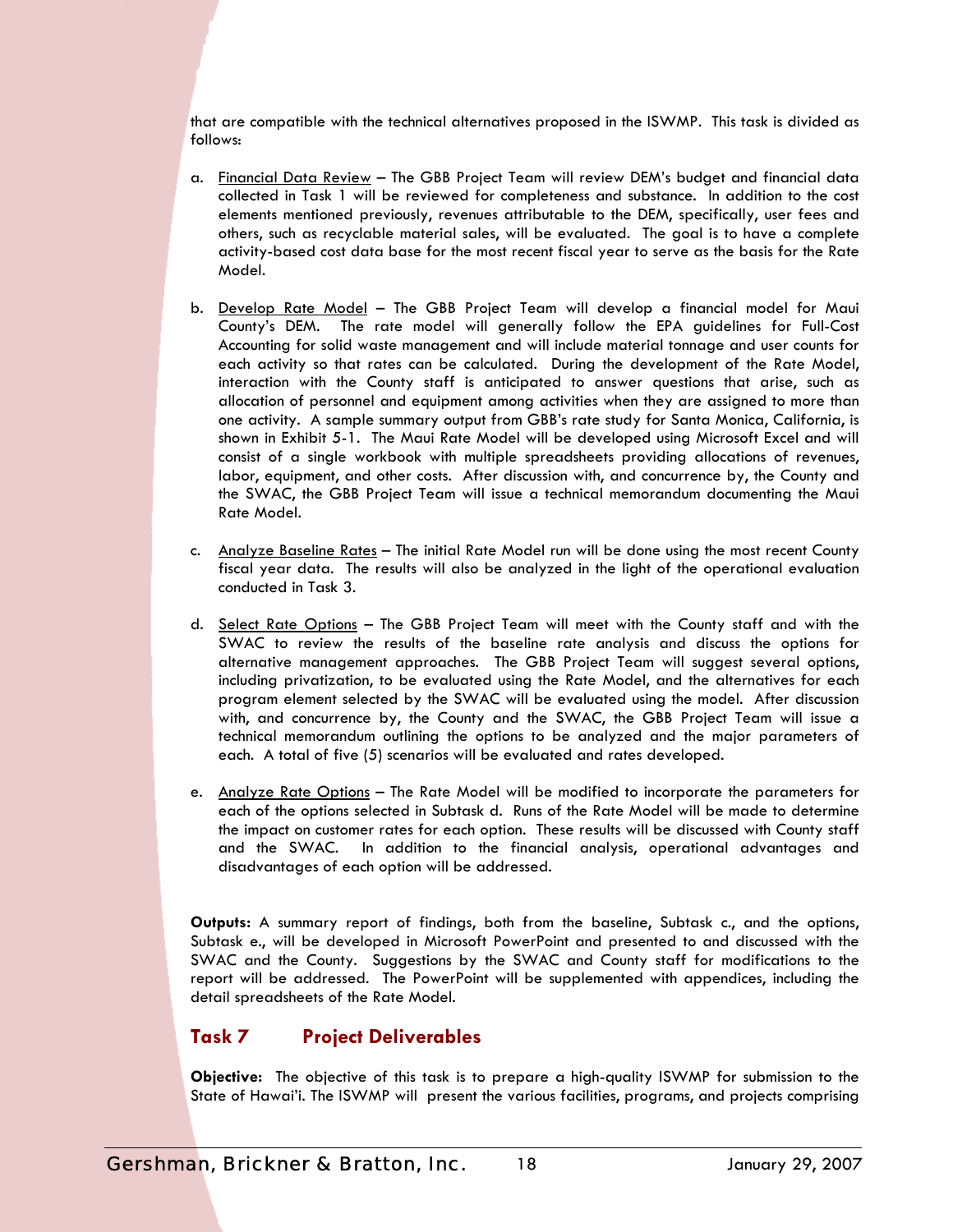a 20-year horizon; describing their financial impacts; setting forth their phasing and scheduling; showing their funding requirements and proposed sources of funding and financing; and providing an overview of the policy changes, needs, and strategy for their successful implementation. In effect, this ISWMP will be essentially the roll-up of the work and outputs from Tasks 1, 2, 3, 4, 5 and 6 into a comprehensive document, with appropriate tables, flow charts, and other graphics.

**Work Plan**: This task will integrate all the products of the preceding task into a draft ISWMP for review by DEM. This will ensure that the project maintains its forward direction and that the ISWMP captures all the information developed by the SWAC, DEM and the GBB Project Team. The GBB Project Team will present the ISWMP and its process of development to the County's elected officials, prepare responses to public comments per 342-22 (c). These previous outputs include:

- 1. Recorded transcripts of the SWAC meetings, which the GBB Project Team will convert into technical memoranda, draft chapters and other support documentation for the program elements required for the ISWMP. These will include all reports on our examination of the County's operations. Any PowerPoint presentation made for the SWAC will be provided to the County for its use.
- 2. An annotated bibliography of all pertinent documents and databases that will be used in the development of the ISWMP. Also, a technical memorandum documenting the evaluation of the data and information to be used in the ISWMP and the joint decision made by the GBB Project Team and County staff.
- 3. For each program element, there will be a brief summary of our findings provided to County staff sent by email. At the end of each section of the SWAC meetings, a report will be written based on the findings of the GBB Project Team and the recommendations of SWAC. These sectional reports will become the basis for the ISWMP which Maui County will submit to the State of Hawai'i.
- 4. An implementation plan will be developed for the solid waste management alternatives recommended in the ISWMP and slated to be put in place during the planning period. This implementation plan will include a detailed schedule in Microsoft Project and associated cost analysis showing financial requirements over time.
- 5. GBB will produce the Technical Memoranda, summaries, transcripts and other documents preliminary to the draft ISWMP. These documents are called for under the various tasks and will be produced as a draft with a final when appropriate based on County staff comments. Each of these documents will be produced in electronic form and five (5) hard copies will be delivered to the County and/or SWAC.
- 6. Five (5) hard and one disk (Microsoft Word) of draft ISWMP to County staff. A face-toface meeting between County Staff and GBB to review the document for final changes.
- 7. Five (5) hard and one disk (Microsoft Word) of the second draft ISWMP to the County Staff for final review. A conference call between County Staff and GBB will be conducted to go over changes, if necessary.
- 8. Presentation slides in Microsoft PowerPoint to be used by the GBB Project Team for the two (2) County Council presentations.
- 9. One original, twelve hard copies, and one disk of the final ISWMP will be provided to County Staff.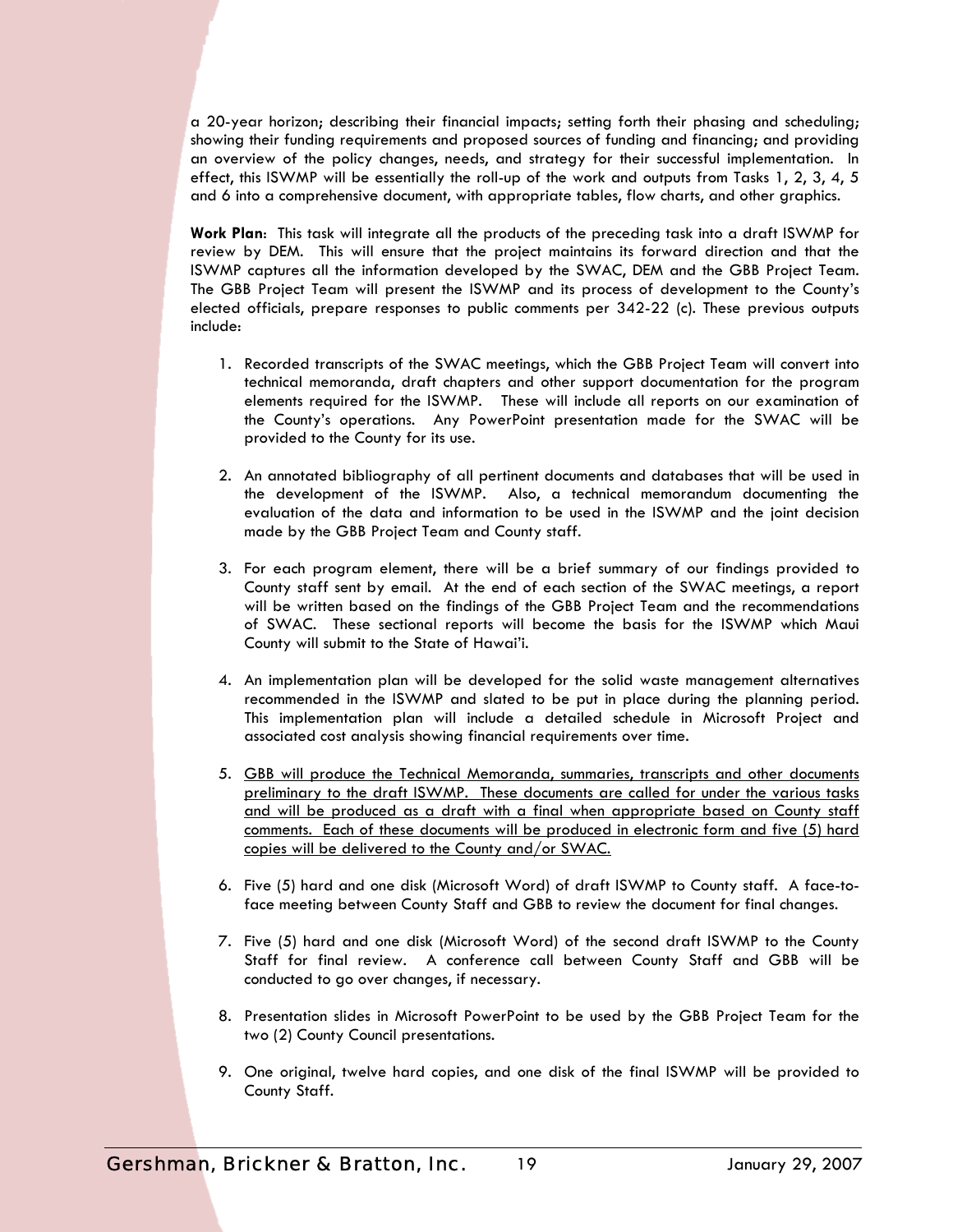**Deliverables:** The outputs of this task will be five (5) paper copies of each of two Draft ISWMP documents, submitted to DEM for review. Following review/comment and approval from the DEM team, one (1) original, one (1) reproducible, and twelve (12) bound paper copies of the Final ISWMP will be submitted to DEM. At DEM's option, the GBB Project Team will provide the Final ISWMP on electronic disk. Throughout this process, these documents will be posted on the special web site developed for this project.

### **Task 8 Assist with State Review and Approval Process**

The GBB Project Team will assist Maui County to gain State of Hawaii approval of the ISWMP. Once the County Council has approved the initial ISWMP through the process and schedule, taking an estimated 9 months in 2007, the document must be reviewed by the State and then undergo a Public Comment period. GBB acknowledges Section 342G outlines this process, and we have provided in the following Task 8 Timeline, the key activities and a preliminary month-by-month schedule for this effort.

The approval process involves eight steps as shown on the schedule. In addition, the GBB Project Team would have an overall project management subtask for this approval process with monthly reports as described in Task 1.

As required by the County, the GBB Project Team will support the County in this endeavor by attending meetings, helping to explain the plan, and as needed, provide written responses to the issues raised by the State and comments received from the general public. GBB Project Team representatives would also be available to support the County staff in public hearings during this approval process, including any County Council meetings where our attendance is deemed necessary.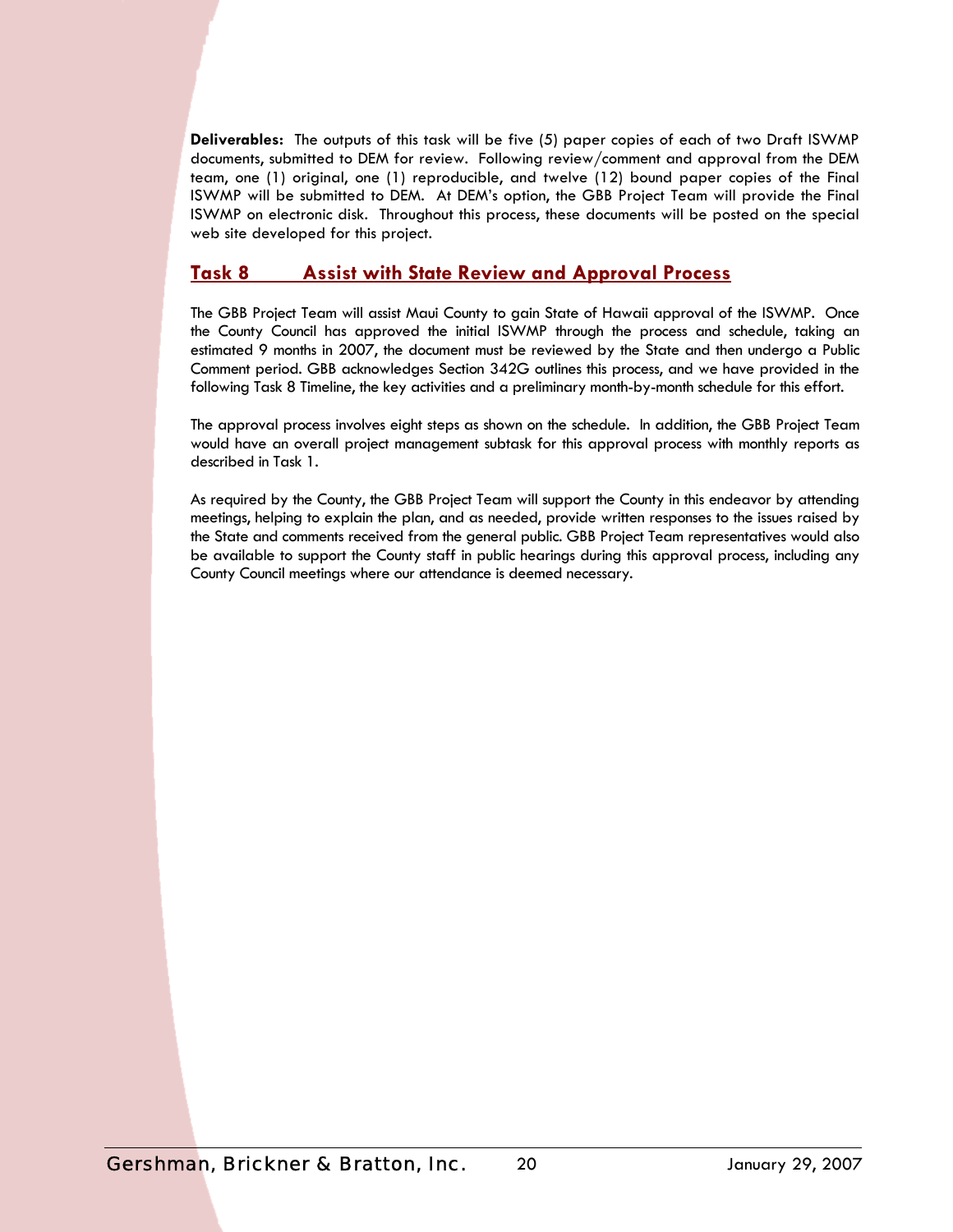

NOTES:<br>1. The length of time depends on the number of issues to be negotiated with the State<br>2. The length of time depends on the number of comments received and time to address them in writing.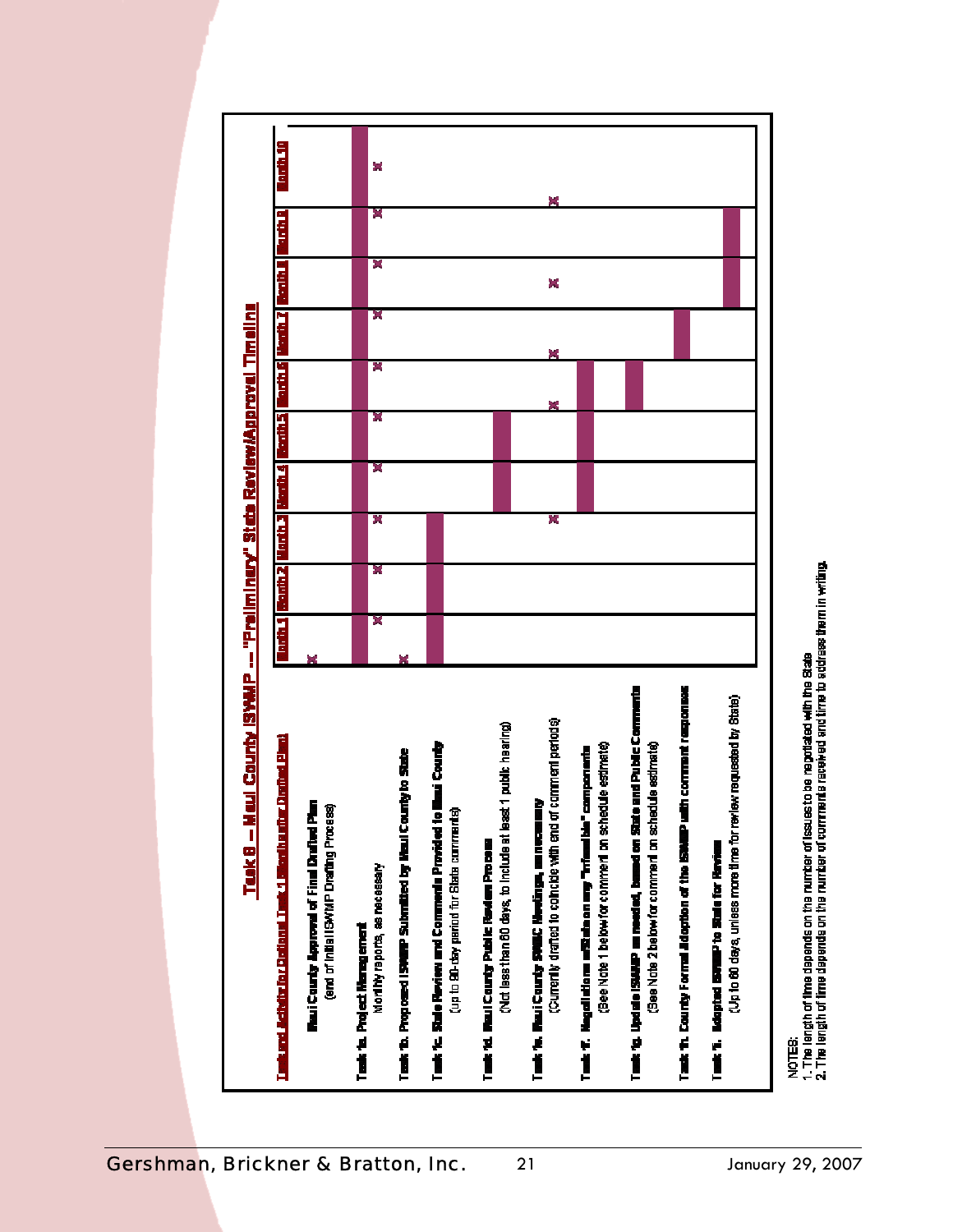## **Task 9 Equipment Review**

Objective: The objective of this task is to supplement Task 3 work elements b, d, e, f, g, and k by specifically looking the life expectancy of all rolling stock associated with solid waste collection and disposal activities.

Work Plan:

- a) Obtain from the County a list of all rolling stock related to collection and disposal activities with purchase, operations and maintenance data;
- b) Review mechanical history of equipment;
- c) Review age, hours, efficiency, and cost-benefit of equipment

Output: A memorandum will be developed providing an overview of activities and an evaluation of equipment along with a recommendation.

NOTE: The following addendum continues with the numbering in Section 5 of the GBB proposal to Maui County. In some instances these tasks are complete and distinct from the previous seven tasks. In other cases, they are additions or changes to the seven Tasks in the proposal. In the case of the latter, the new work element will reference the appropriate Task in the initial proposal.

## **Task 10 Technical Tour (Addition)**

Objective: This task provides the SWAC to experience some communities that practice best practice integrated solid waste management.

Work Plan: GBB will conduct and provide logistics for a tour by the SWAC of at least three solid waste systems/facilities on the west coast, including a food composting program, waste to energy facility, transfer station, household hazardous waste facility, C&D processing facility and a MRF. The purpose of this task is to allow the SWAC to gain hand on experience with recycling and solid waste facilities that are known as maintaining unique and/or best practices. GBB will arrange and directly pay for all transportation and boarding, up to the expenses budgeted in the task, necessary to complete this task for the Maui SWAC, which will not exceed sixteen (16) members. GBB personnel will develop educational materials and accompany the SWAC throughout their travels.

Outputs: GBB will provide background material for each SWAC member in the form of a workbook with one tab for each system/facility visited. GBB staff will also provide guidance for the SWAC during the tour.

## **Task 11 FleetRoute Purchase & Implementation (Addition - Approved but not funded)**

**Objective:** This task provides Maui County the option to purchase a FleetRoute™ route optimization software license for Maui routing the residential collection vehicles, and to have the GBB Project Team initiate implementation and training of County staff on the use of the system.

**Work Plan:** GBB will provide one (1) FleetRoute™ license to Maui County for use by County staff and provide data setup assistance as well as initial training for Maui County personnel. FleetRoute™ can be used to design new routes. FleetRoute™ can then be used for route upkeep as new developments require county servicing and as new homes are developed in new or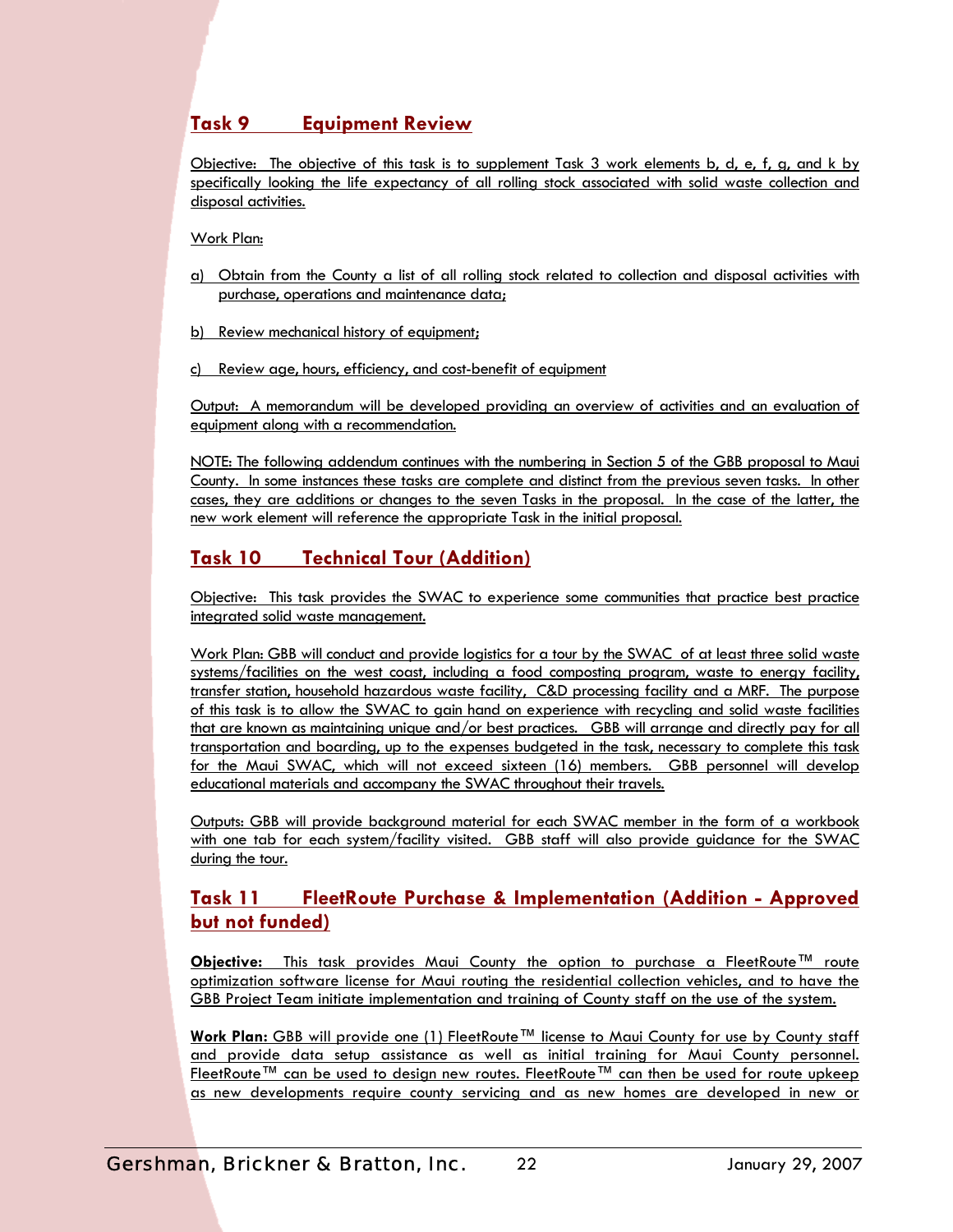existing neighborhoods. The technology should be considered as a support device for the implementation of new routes for your automated side loaders and wheeled carts. The effort is planned to coordinate with the new collection vehicle delivery as shown on the Project Schedule.

It is critical that the County street data be current and that certain routing mapping parameters are included in the data's attributes, including street speed limits and directional information for one-way streets, for example. The address location of your collection customers is also a key attribute that must be able to be integrated into the database.

In compiling the routes, specific performance information on the ability of the collection crews as well as the uniqueness of the collection vehicles and dispatch start- and end-points, as well the location of the dumping locations, e.g., the Central Landfill, will also need to be mapped.

Decisions regarding (1) the continued use of the Hana Landfill and (2) the waste collection vehicle(s) used on that part of Maui to support the residences may be analyzed with the program. The primary focus of FleetRoute™ would be the more dense residential neighborhoods. Also, the County clearly needs to identify areas of Maui where gated communities exist with private haulers or new developments are still populated where roads and access has not yet been turned over to the County for trash collection so that these areas are not included in the initial optimization of the service opportunities.

**Outputs:** FleetRoute software, initial assistance with data review and setup, assessment of need to have the County use their own street data or buy commercial street data with more attributes, and personnel training on the software.